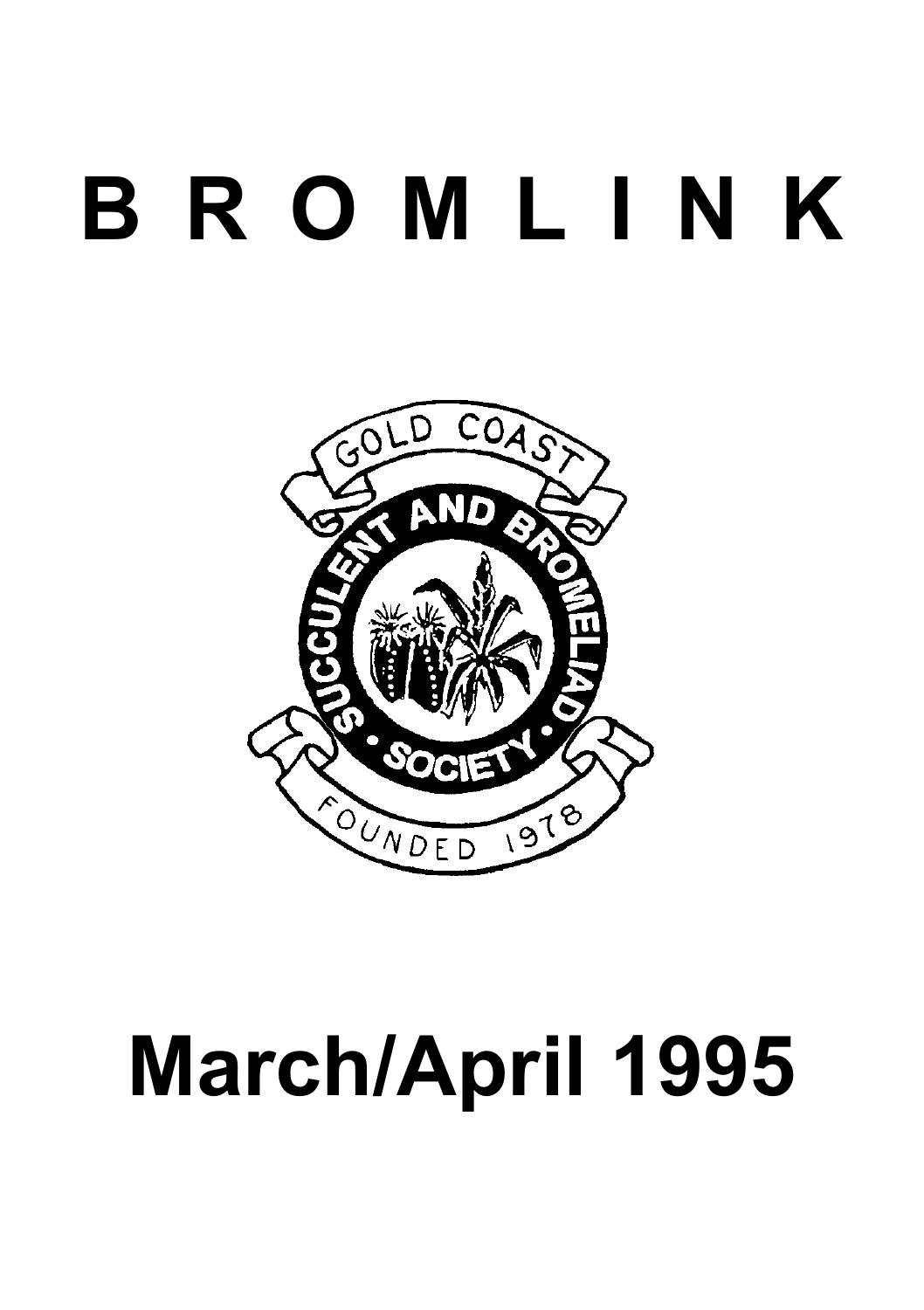# **TABLE OF CONTENTS**

# **SPECIAL FEATURES Page** Trips . . . . . . . . . . . . . . . . . . . . . . . . . . . . . . . . . . . . . . . . . . . . . . . . . . . 7 Ode to the Bromeliad: Alastair (Mac) McAlister . . . . . . . . . . . . . . . 8 Another One Hooked on Broms: Wendy Besgrove. . . . . . . . . . . . . . 10 Our Interesting Plants: Mary Nicholson . . . . . . . . . . . . . . . . . . . . . . 12 Why Bromeliad?: Lyman B. Smith . . . . . . . . . . . . . . . . . . . . . . . . . . 13 An Apology. . . . . . . . . . . . . . . . . . . . . . . . . . . . . . . . . . . . . . . . . . . . . 14 Around the World in Sixty Days - In Search of Bromeliads: Don & Alice Woods . . . . . . . . . . . . . . . . . . . . . . . . . . . . . . . . 16 Where Are They? . . . . . . . . . . . . . . . . . . . . . . . . . . . . . . . . . . . . . . . . 23 Bromeliad Display at the Australia Day Festival At Carrara: Olwen Ferris . . . . . . . . . . . . . . . . . . . . . . . . . . . . . . . . . . . . . . 24 March Trip . . . . . . . . . . . . . . . . . . . . . . . . . . . . . . . . . . . . . . . . . . . . . 23

# **REGULAR FEATURES**

| 15                                                                                                         |  |
|------------------------------------------------------------------------------------------------------------|--|
| 23                                                                                                         |  |
| 25                                                                                                         |  |
| 25                                                                                                         |  |
| 25                                                                                                         |  |
| 26                                                                                                         |  |
| 26                                                                                                         |  |
| 26                                                                                                         |  |
| 27                                                                                                         |  |
| 27                                                                                                         |  |
| 27                                                                                                         |  |
| 28                                                                                                         |  |
| Items for Sale $\dots \dots \dots \dots \dots \dots \dots \dots \dots \dots \dots \dots \dots \dots$<br>29 |  |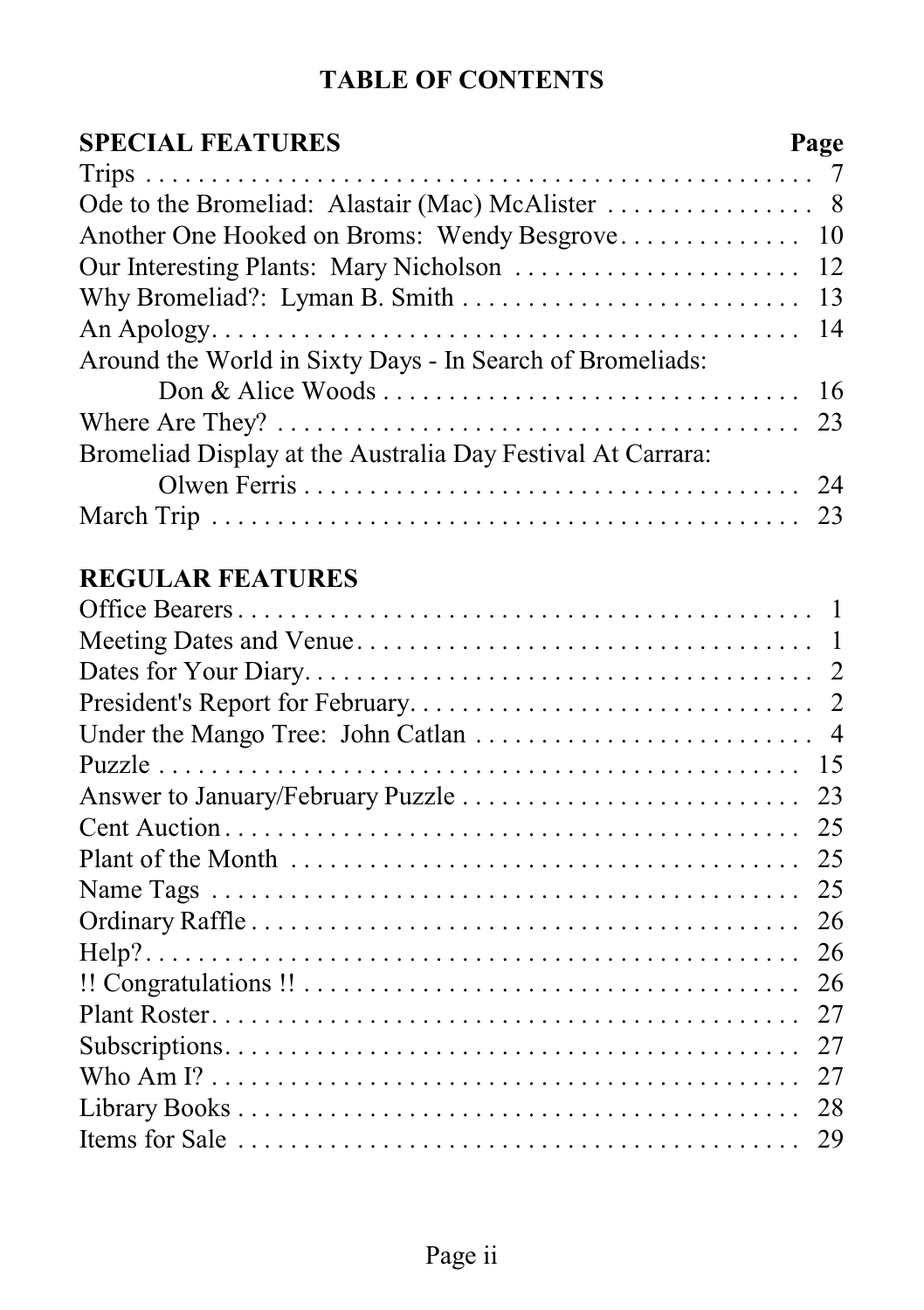#### **THE GOLD COAST SUCCULENT AND BROMELIAD SOCIETY - OFFICE BEARERS**

#### **PATRONESS**

| <b>Olwen Ferris</b> |  |
|---------------------|--|
|---------------------|--|

| <b>PRESIDENT</b>                    | Mary Nicholson<br>72 0993          |
|-------------------------------------|------------------------------------|
| <b>IMMEDIATE PAST PRESIDENT</b>     | Olwen Ferris<br>77 1904            |
| <b>VICE PRESIDENT</b>               | 800 5431<br>Graham Besgrove        |
| <b>SECRETARY</b>                    | Diana Hughes                       |
| <b>TREASURER</b>                    | <b>Jum Daniels</b><br>77 1469      |
| <b>EDITOR</b>                       | <b>Wendy Besgrove</b>              |
| <b>HOST &amp; HOSTESS</b>           | Audrey & Mac McAlister             |
| <b>HOST &amp; HOSTESS ASSISTANT</b> | Olwen Ferris                       |
| <b>COMMITTEE</b>                    | Mary Nicholson, Olwen Ferris,      |
|                                     | Graham Besgrove, Diana Hughes,     |
|                                     | Jum Daniels, Peter Ludowici, Nev   |
|                                     | Ryan, Wendy Besgrove, John         |
|                                     | Catlan, Rolly Reilly, Doug Reilly, |
|                                     | Audrey McAlister, Mac McAlister    |
| <b>PLANT SALES</b>                  | Rolly & Doug Reilly                |
| PLANT SALES ASSISTANTS              | Narelle Rowe & Jo Ketelaars        |
| <b>GOODS SALES</b>                  | Peter Ludowici                     |
| <b>GOODS SALES ASSISTANTS</b>       | John Catlan & Nev Ryan             |
| LIBRARIAN & ASSISTANT               | Jeanette Henwood & Dawn Collas     |
| <b>CATERING</b>                     | Inge vom Bruch & Anita Wille       |
| <b>RAFFLES SUPERVISOR</b>           | Roy Wenzel & Clarrie Morrow        |
| <b>LIFE MEMBERS</b>                 | Olwen Ferris                       |
|                                     | Rolly & Evelyn Reilly              |
| <b>HONORARY MEMBERS</b>             | Jum Daniels, Roy Wenzel,           |
|                                     | Genny Vauhkonen, John Catlan,      |
|                                     | <b>Bev Collins</b>                 |

#### **MEETING DATES AND VENUE**

Our meetings are held at the Uniting Church Hall, Elanora on the second Saturday of each month starting at 1.30 pm.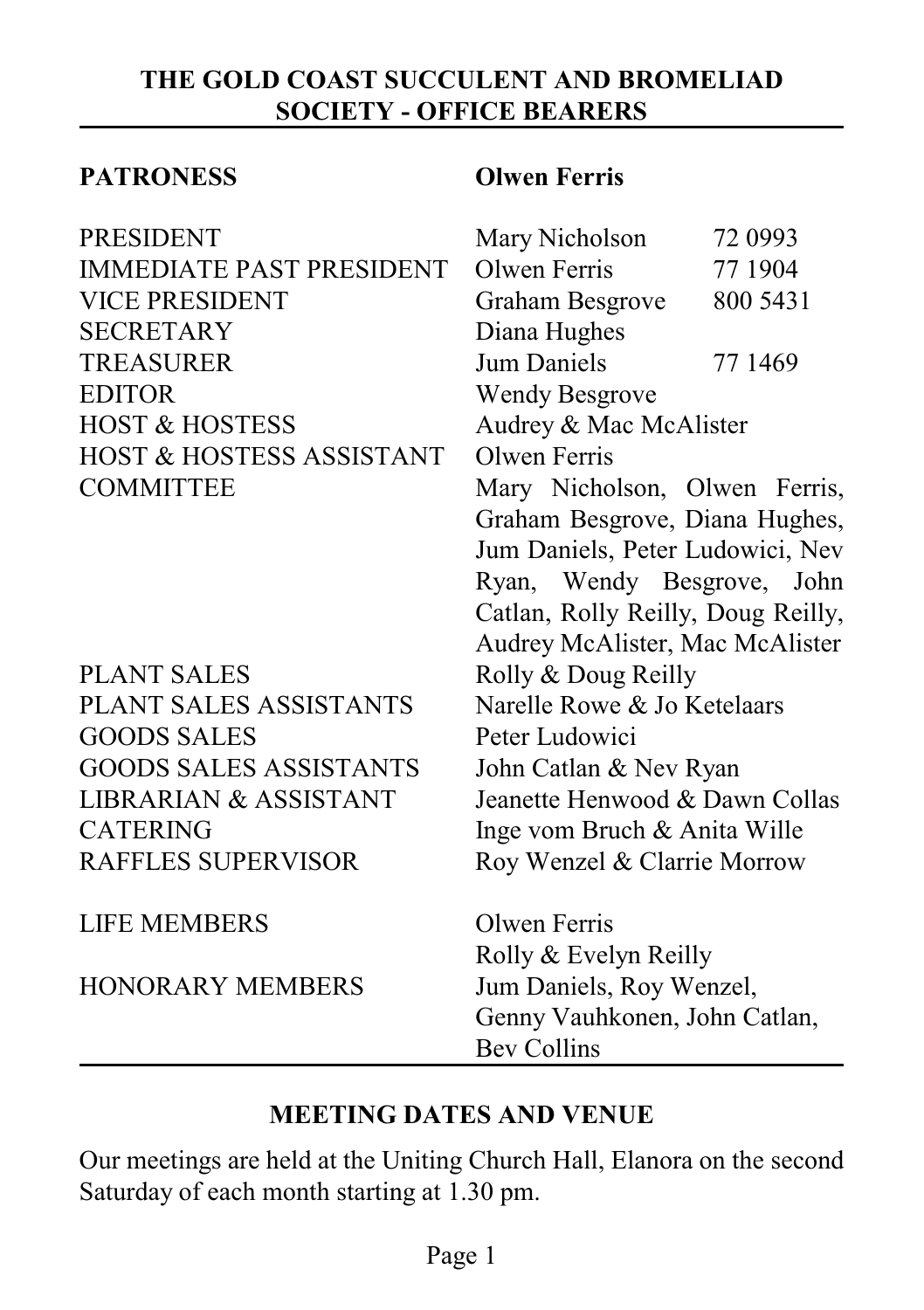## **DISCLAIMER**

Opinions expressed in this newsletter are the contributor's own and are not necessarily those of the Committee or the Gold Coast Succulent and Bromeliad Society.

# **DATES FOR YOUR DIARY**

| <b>MARCH</b> | 11 | <b>Regular Meeting and Cent Auction</b> |
|--------------|----|-----------------------------------------|
| <b>APRIL</b> | x  | <b>Regular Meeting</b>                  |
| MAY          | 13 | <b>Regular Meeting</b>                  |
| <b>JUNE</b>  | 10 | Trip to Mt Coot-tha                     |
|              |    |                                         |

Committee Meetings - 1 hour before regular meeting.

# **PRESIDENT'S REPORT FOR FEBRUARY**

Our first meeting for 1995 was held in February and there were 39 in attendance.

We were very happy to see Evelyn Reilly with us - we all wish her the best.

The Albert Aussie Day was held on 29 January at Carrara Sports Grounds. It was a lovely, colourful display put up by this Society. Thank you all who worked on that day.

The Lucky Door Prize was won by Greg Aizlewood.

John and Bev Collins kindly donated some glasses which are for a special raffle to be drawn in April. Thank you to John and Bev.

There were many beautiful plants on the Sales Table. This table is going to be manned at the Coffee Break in future for anyone who wants to know more about the plants for sale.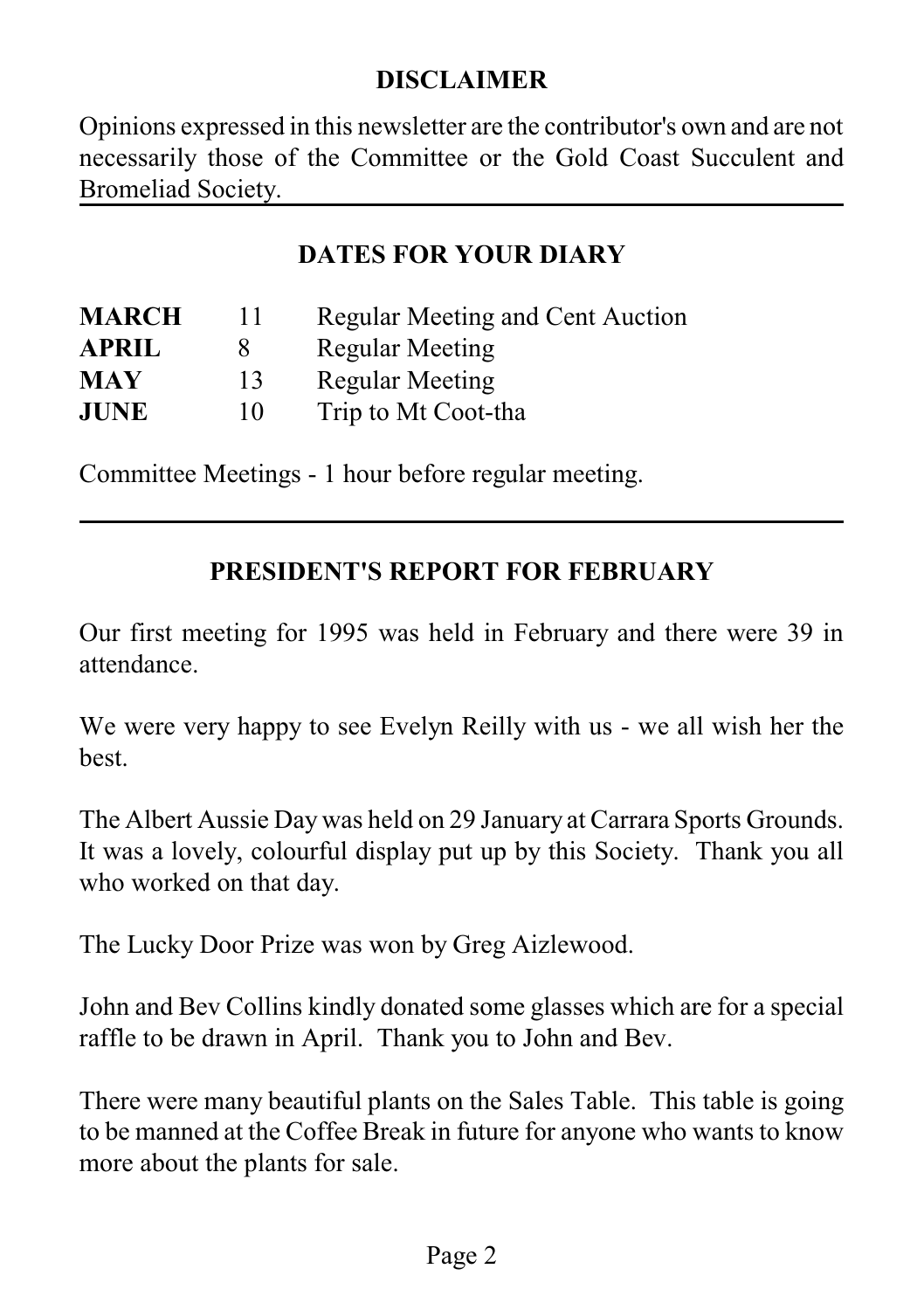The Show and Tell Table and the Plant of the Month Table were a joy to behold. The commentary on these plants listed below was shared by Genny, Neville, John and Graham. I think that we, as a Society, are very privileged to have so many members who have such a wealth of knowledge on these plants and who are willing to share this with us all.

Some of the lovely plants displayed were:

*Aechmea fasciata, fasciata* (spineless), *corrie arujuei* (2 forms and miniature)

*Guzvriesea* "Jennie"

*Vriesea splendens x glutinosa, fosteriana* Red Chestnut seedling, Angelina, *platynema,* Royal Hawaiian, *phillipocoburgii, poelmanii cv* White Lines, *saundersii x poelmanii variegata, hieriglyphica, scalaris, fenestralis, fosteriana* "Speckles"*, vimilanis rex x tesselata*

*Neoregelia concentrica,* Fancy Free x Dianna., Oh No, Montevideo, Wango Tango*,* Anna No. 33, Anna No. 38

- *Nidularium species* collected Brazil by June Bennett, *innocentii nana,* Manoa Beauty, pink on stolon bright light, Extravaganza, Madam Lash, Red Kandy Stripes, Charm*, carolinae* x Painted Lady, Painted Desert
- *Tillandsia venusta, lieboldiana* (3 forms), *vernicosa, meridionalis* yellow, *crocata, meridionalis x didisticha* (Rolly Reilly hybrid), *stricta, flexuosa,* hybrid (Rolly Reilly hybrid), *tectorum, variabilis, brachycaulos x schiedeana, cyanea*

*Catopsis hahnii, florubunda*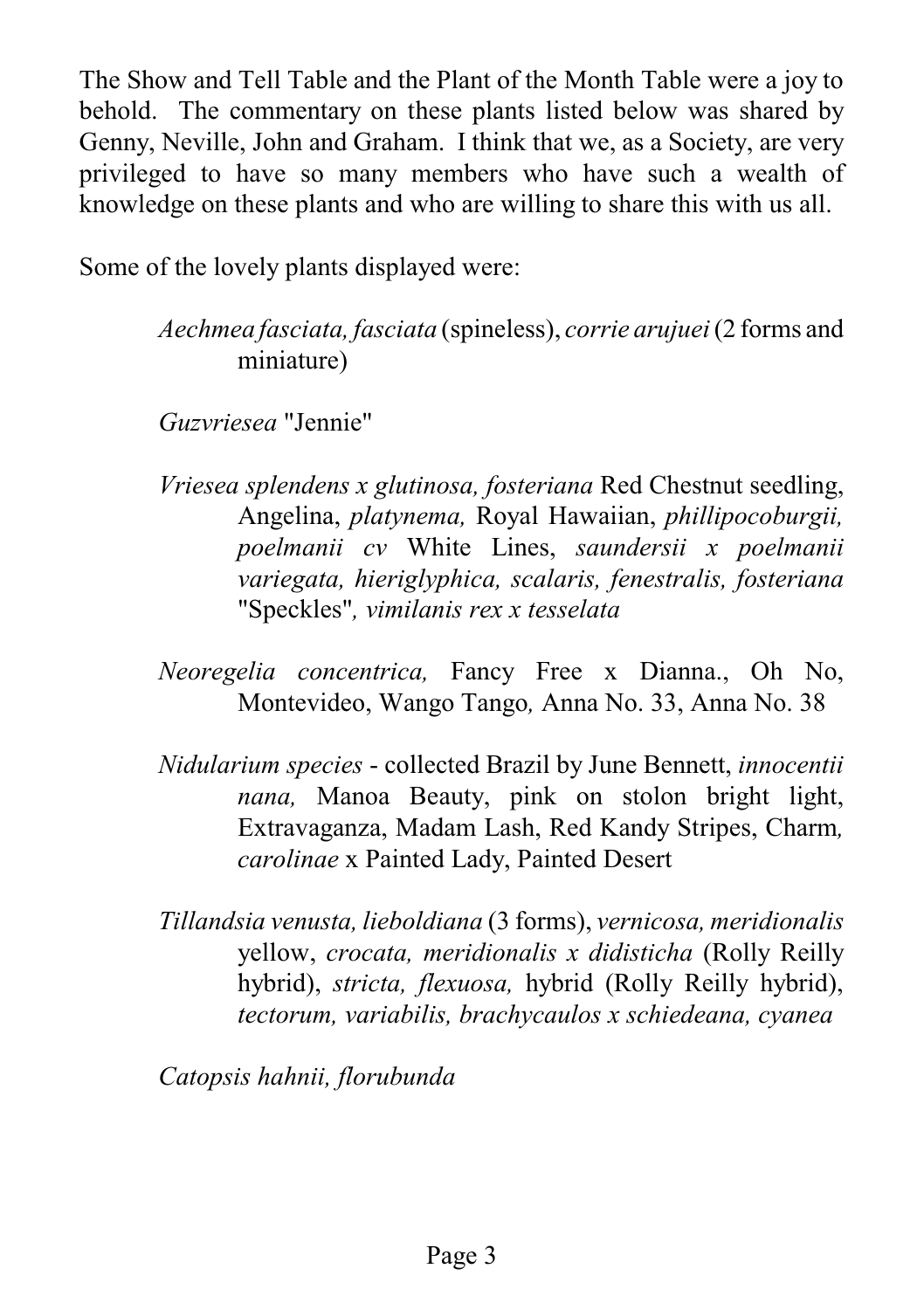#### **UNDER THE MANGO TREE**

John Catlan

I was seven years of age and I was off to school for the first time, freedom as I knew it had ended. I had never heard of Murphy's Law but it had found me. Transport to school was by horse and sulky. We left while the turkeys were roosting in the trees and arrived home in the dark and they were still in the trees. Murphy's Law had found me with a vengeance by supplying the driver who just happened to be the Head Mistress of the school. The trip both ways was spent either reading, reciting the twelvetimes table or the alphabet.

If you want to learn some of the Bromeliads botanical names, you may have to pick about a dozen of the ones you own, pin a list on the fridge, and go over them again and again till you know them. Once you know your first dozen you are on your way.

Our main learning experience at our Brom meetings is our Show and Tell Table. We hold up a plant so that you see what we are talking about, and then we tell you something about its culture and if you ask us questions about the plant it makes the commentator feel good.

> Please bring a plant, Please ask a question, Every one learns something.

On our visit to see Neville Ryan and his Broms, I have to admit his collection is improving all the time. Every time Isee his Tillandsias he has made some new innovation in displaying them. Please don't miss the experience of seeing Neville's plants when we hold a field day there later this year.

We were out at Olive Trevor's with Neville during a Bromeliad workshop meeting held on a Saturday morning and we each managed to acquire a pup of Dyckia Yellow Glow. This plant has a bright yellow centre throughout its life and as its a cultivar of Dyckia brevifolia that grows about 100mm in diameter and clumps up nicely. A good plant for your Dyckia collection.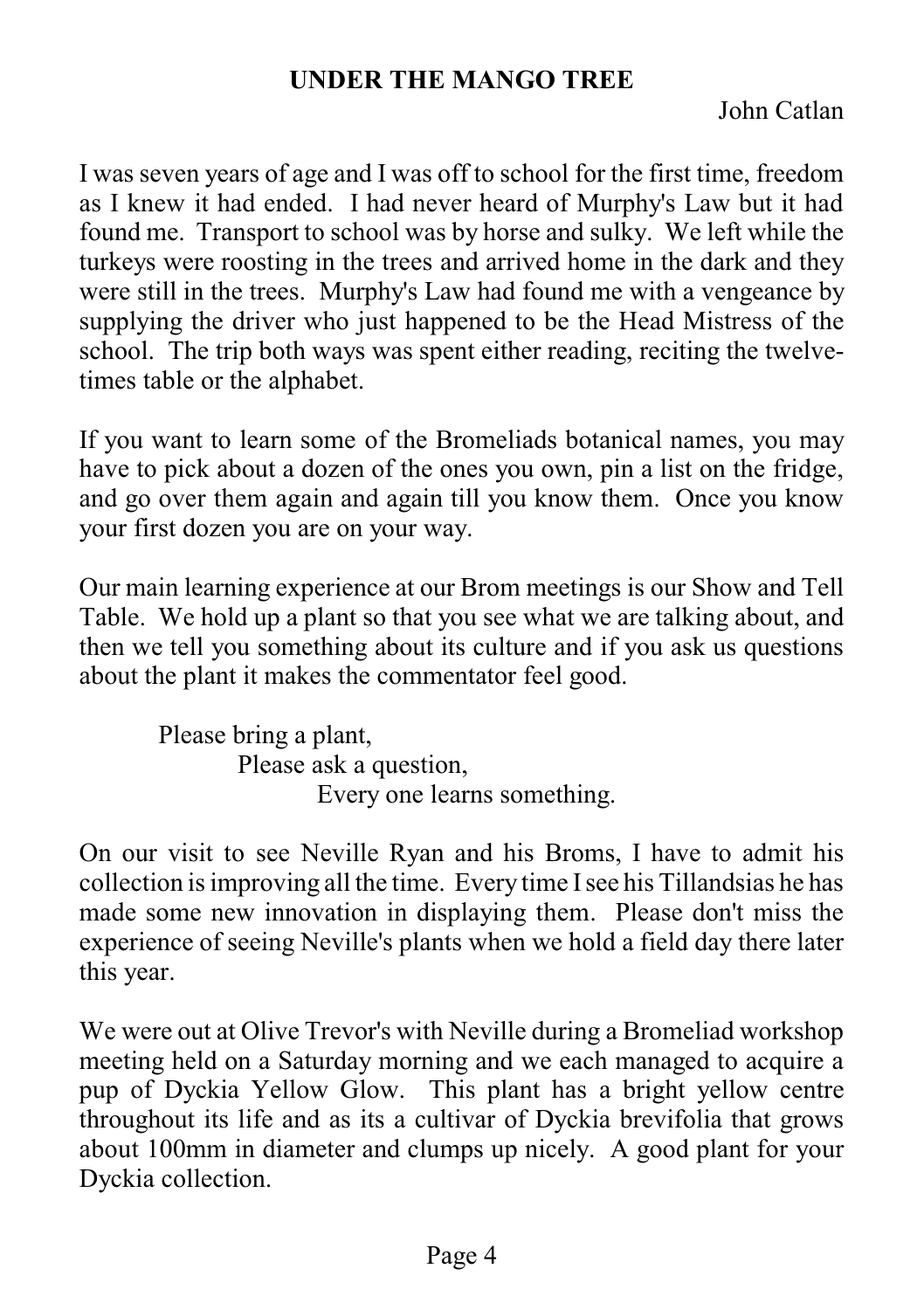With any plants, if you examine the new growth you will note the very young leaves are light in colour and as they mature and are exposed to extra sunlight, they change to a darker green. The yellow centre of Dyckia Yellow Glow is an exaggerated version of this growth.

Neville's whole Dyckia collection looks better than ours. They are growing along the side of his house. They get morning sun till 11.00 am or 12 noon and shade from the house after that. Our collection is under 50% shadecloth which gives them maximum shade till noon and brighter conditions for the rest of the day, but not full sun.

An experiment carried out with Tillandsia tectorum: During early winter on the outside of a shadehouse facing north, a collection of Tillandsia tectorum were hung, a little over two metres from the ground, in full sunlight from daylight till dark. They stayed in this position up to and during summer, there was no extra watering but the area was subject to heavy dew at ground level.

The Tillandsia tectorums had modified their environmental conditions by the process of increasing the size of the scale:

- 1. the increase size of the scale offered the plant more shade by stopping the sun's rays from striking the plant
- 2. by reflecting the heat away from the surface of the plant, it modified the effect of direct sunlight
- 2. the increased size of the scale allowed more dew to be collected by the plant and decreased the amount of evaporation, so it could withstand drier conditions.

Imagine the problems you have when you take these Tillandsia tectorums and place them with the group that remained in the shadehouse. You now have two groups of *Tillandsia tectorum* that require totally different culture requirements. Ever wonder why you have trouble with some of your new tillandsias.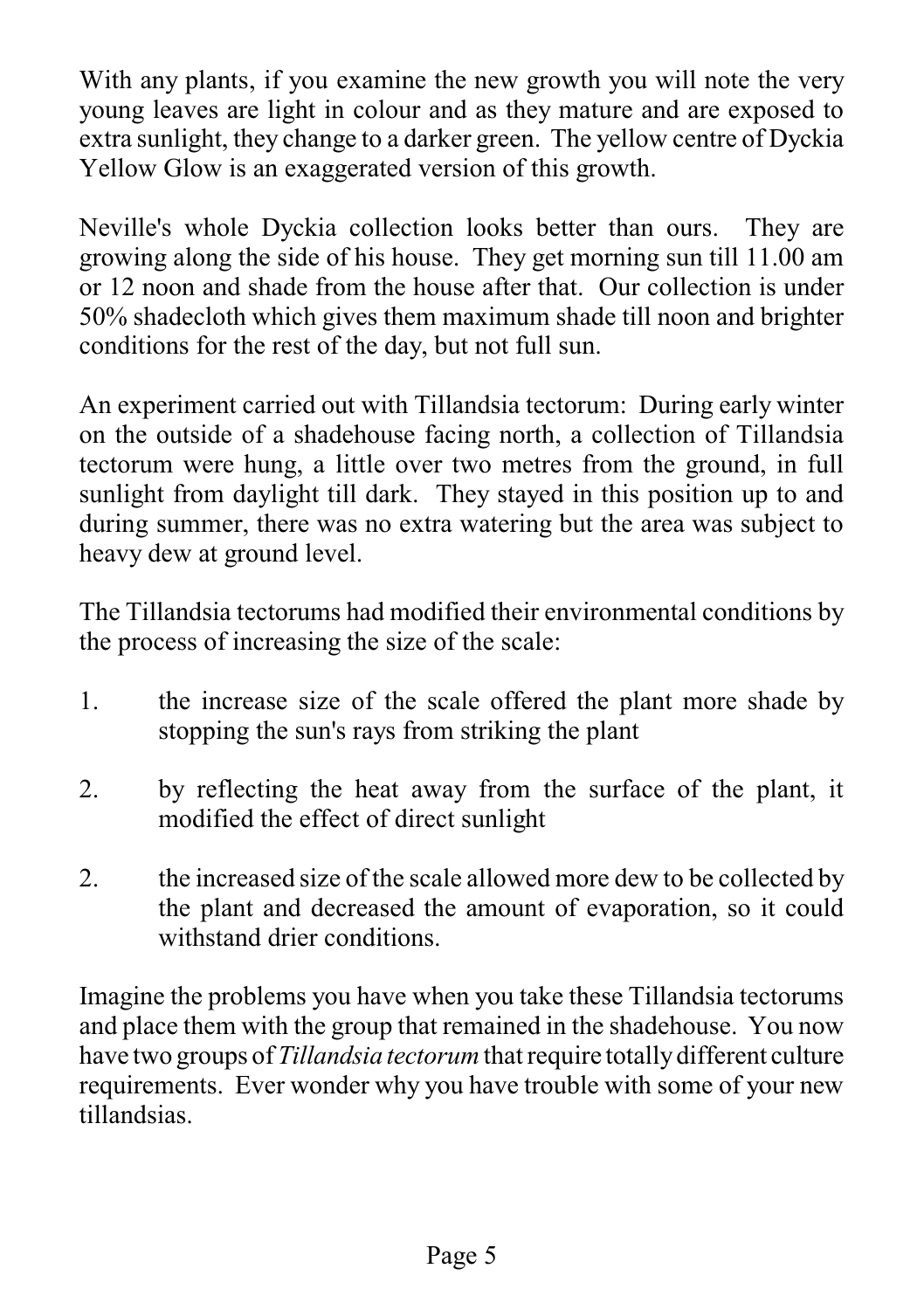Returning to Neville Ryan's collection of silver Dyckias and ours. The difference in appearance is caused by the plants modifying their environment by the process of enlarging their scales. They wanted to protect themselves from the brighter conditions. Neville's looked vigorous, full of get up and go, ours could have done with a little more light as they lacked that edge of vitality. The fact that he had run over the odd Dyckia or two with the car does not detract from their cultural perfection, only increased the amount of pups the squashed plants produced.

While we are on the subject of Dyckias a similar group of plants called Hechtias have some very nice members which can be grouped with your Dyckias. We obtained a pup of Hechtia manier-lapostollei and spent months watching it die. The small pups of this plant do not strike very well, I am sure you have to start with full mature plants from clump divisions or grow from seed. Maybe someone out there has had experience of striking pups of Hechtia manier-lapostollei and can shed some light upon our difficulties.

Later we obtained another pup of Hechtia manier-lapostollei and placed the potted pup in a very dry location within our fernery. Now Mary, your President, and Athol, her better half, were out visiting us. Athol and Iwere up the back having a look at a tree that needed pruning, when I looked up and coming straight at me travelling at about 30 K's was our new Hechtia marnier-lapostollei being propelled by a Butcher Bird. The bird went straight through the fernery out the other side and up into a tree. I charged up the shed, speared up into the casuarina and there, 12 feet up the tree, is our Butcher Bird with our Hechtia wedged tightly in a fork of the tree ready to demolish it. I drove off the bird, got a ladder, retrieved the pup and repotted it. I have Athol as an eye witness.

We held our Australia Day display again this year at Carrara Sports Complex. The day was much bigger this year. I feel the gate numbers would have had to be up and also the number of displays. Our plants would be viewed by more people if it was shifted from the main hall into a tent in the general entertainment area, but it would be harder to erect the display and man it. The sale of plants was up again this year and at the end of the day there were very few plants remaining. If we could increase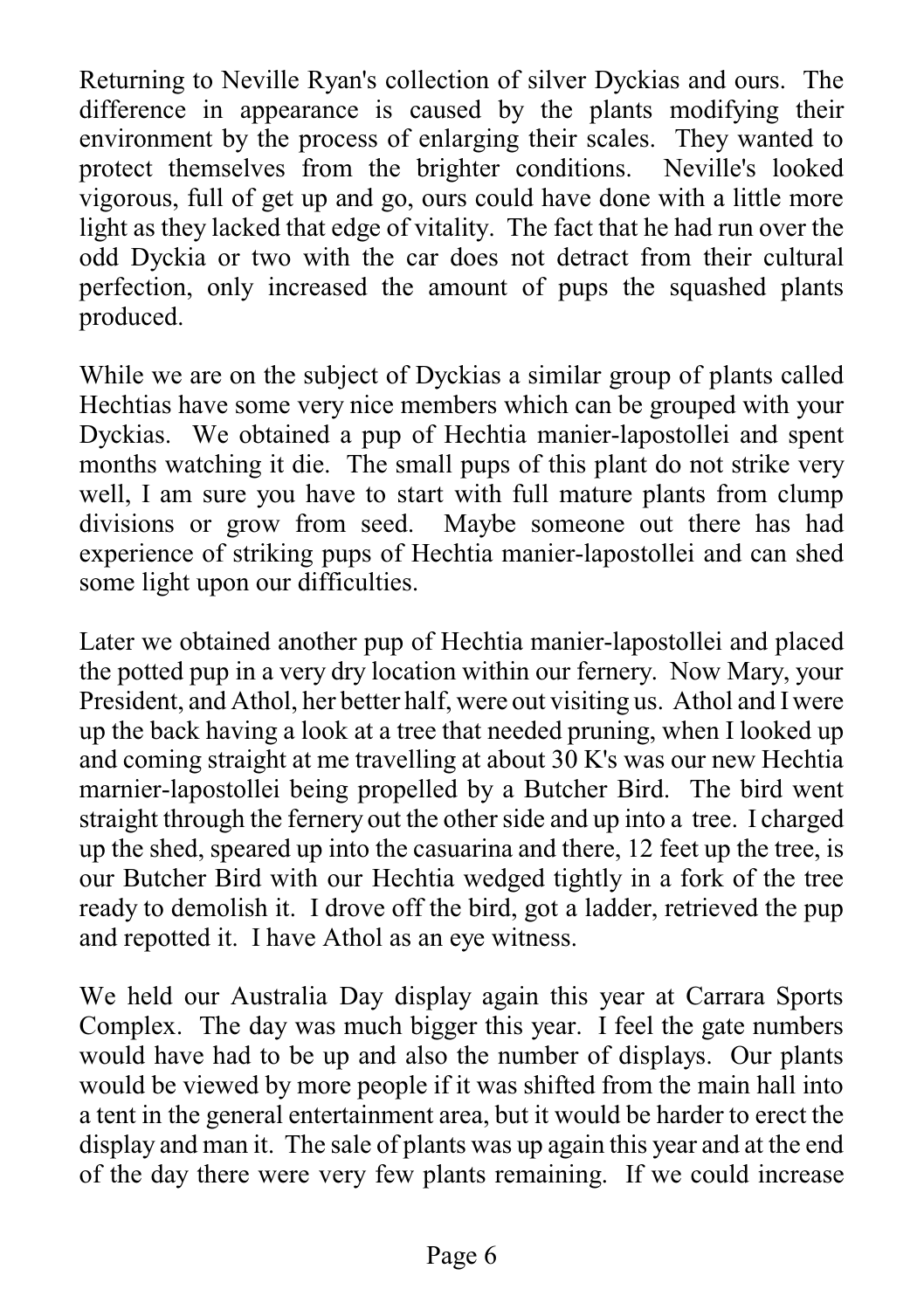people's awareness of our display we would increase sales. Lastly, must thank all the willing helpers. It went very smoothly.

While out in the yard the other day, we heard two kookaburras fighting, for the first time in our lives, they sounded just like two tom cats having a free-for-all.

Our club proposes to have a field day at Buchanans on 25th March. Their nursery is a must to visit, also they must have the largest area of free range Broms I have ever seen, in the last twelve months. They have established large new areas plus a new fernery. The work they have put into it is incredible. Come and see it for yourself.

God willing, you will hear from us in May/June Bromlink. We will end this column with a byline from myfather, the philosopher, who pointed out you should never argue with a fool, the onlookers may not be able to tell the difference.

# **TRIPS**

These planned trips can only be a success if we are able to get the bus full to go:

| <b>DATE</b>            | <b>DESTINATION</b>           | <b>COST</b> |
|------------------------|------------------------------|-------------|
| Saturday, 25 March     | Pinegrove Nursery, Wardell   | \$25.00     |
| Saturday, 20 May       | Gympie                       | \$40.00     |
| Saturday, 10 June      | Mt Coot-tha                  | \$15.00     |
| Sunday, 2 July         | Flemmings                    | Own car     |
| Saturday, 26 August    | Neville Ryan and Jo Ketelaar | \$15.00     |
| Saturday, 23 September | Olive Branch                 | \$15.00     |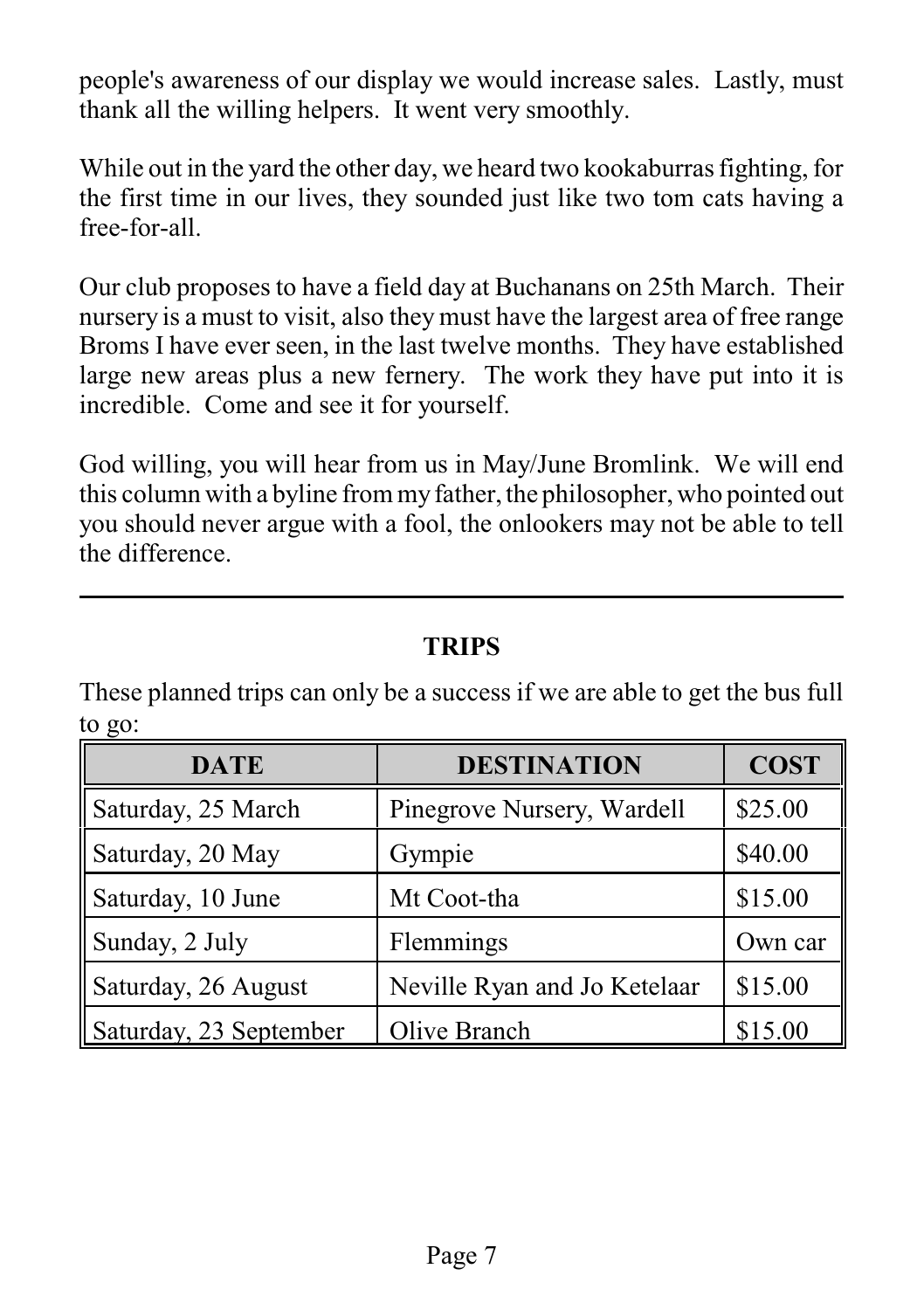#### **ODE TO THE BROMELIAD**

Alastair (Mac) McAlister

Years ago when looking for new plants Upon something different we happened to chance The leaves had no spines, so wasn't too bad When we asked, were told it was a Bromeliad

Our first lot of plants cost us a heap Nowadays the plants are relatively cheap So for keen collectors it makes them glad to be able to purchase more of the Bromeliad

When we started, most nurseries didn't have many And quite a lot didn't have any But we kept on looking and didn't get mad When occasionally asked, "What's a Bromeliad?"

Our family could see that we were keen But then our collection could hardly be seen So for a birthday, it was a time for Dad To receive a present of a Bromeliad

The collection started with just a few And gradually grew and grew and grew Until we realised it was more than a fad This collecting of plants named Bromeliad

There was much about Broms we weren't quite sure So we joined societies to learn a bit more We would jot down hints in an old pad As there was plenty to remember about the Bromeliad

The plants are not parasites but cling to their host In nature they are provided with food they need most At home in our potting mixture we experiment and add To try and get the best out of the Bromeliad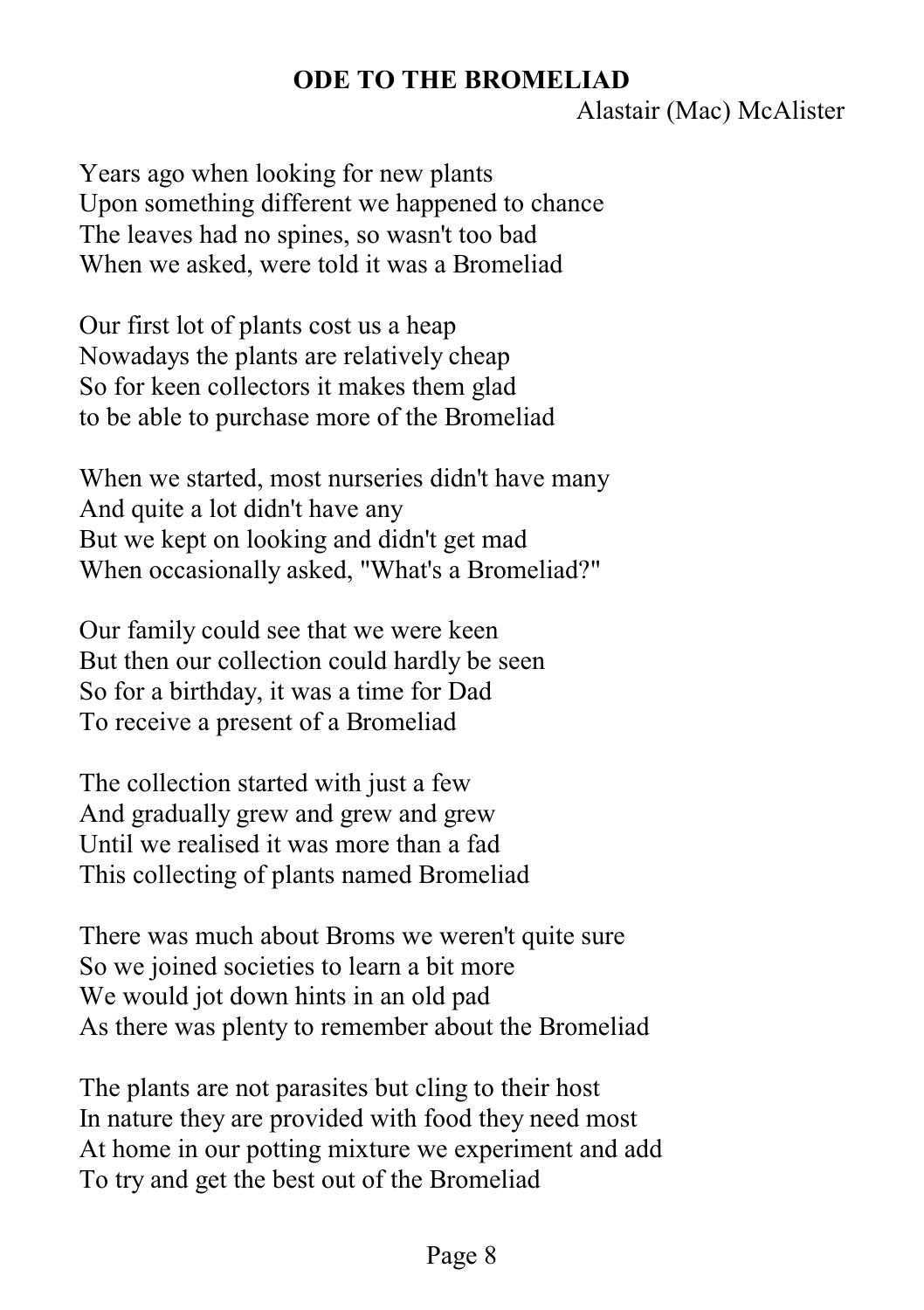Remembering plant names can drive us up the wall And with so many species we can't remember them all The crossing of plants creates many a new hybrid And at times this changes the character of the Bromeliad

The well known edible fruit is the delicious pineapple And Columbus took it to Spain for royalty to sample His explorations are well known, he was an adventurous lad But he probably didn't know the plant was a Bromeliad

Things have changed since Columbus said, plantations now abound And Queensland's Sunshine Coast has plenty of them around but in his time the new fruit made the royals glad That their favourite explorer had found the Bromeliad

Displays of plants at public events promote interest for sure And our Society gains new members who want to know more Just recently we heard that the casino had a nice display So we went to admire the plants and not to have a play

The forests where plants live are fast being cleared And the loss of many species is greatly feared But Australians are helping recovery with seed banks And in years to come many collectors will give thanks

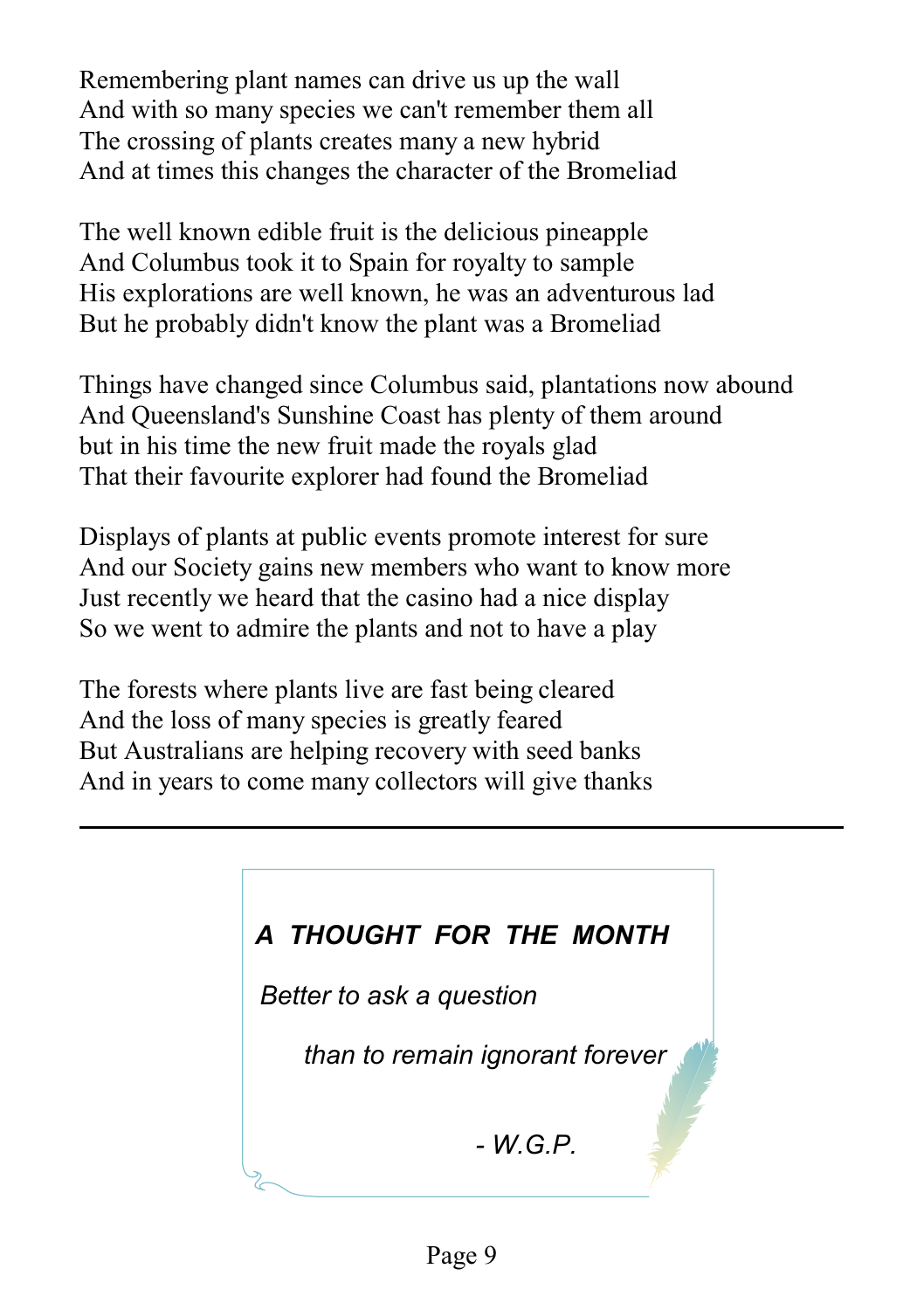#### **ANOTHER ONE HOOKED ON BROMS** Wendy Besgrove

"I could really get interested in these things". These words were spoken to me by a friend and workmate, Paul.

I've been taking our flowering plants in to work for the last few years for what I call "Show and Tell". You know, that's what we used to do as kids when we went to school and it was our turn to take something in that was interesting or unusual, alive or dead.

Well, Paul sits in the room next to me at work and, of course, gets a large dose of seeing whatever it is that I have either sitting on or hanging from my desk. He has always shown some interest in the plants, but in recent months questions like, "How old is this plant", "Where did it come from", "How big will it grow", "What altitude does it come from", and a variety of others made me realise that Paul might be interested in becoming a collector.

Late last year, I decided to give Paul a couple of plants and, on the occasions I have taken plants into work to sell, he has bought some.

Late last year, Paul came in one morning and, very sheepishly, told me how he goes out in the morning with his cup of coffee and rearranges the plants or gives them a bit of water. Right then, I knew he was hooked and had become a collector.

Before Christmas, I invited Paul to come out to our place just to see the variety of plants that are available. You see, I only take in what is easy to carry - things like Vrieseas, Tillandsias and the odd Neoregelia or Aechmea. He was going on holidays over Christmas, so we postponed the visit will the New Year.

Paul lives in Bardon, a suburb of Brisbane, and goes to the dump at Ferny Hills. I told him how, everytime he goes to the dump, he drives past one of the biggest Bromeliad nurseries in Brisbane (The Olive Branch) and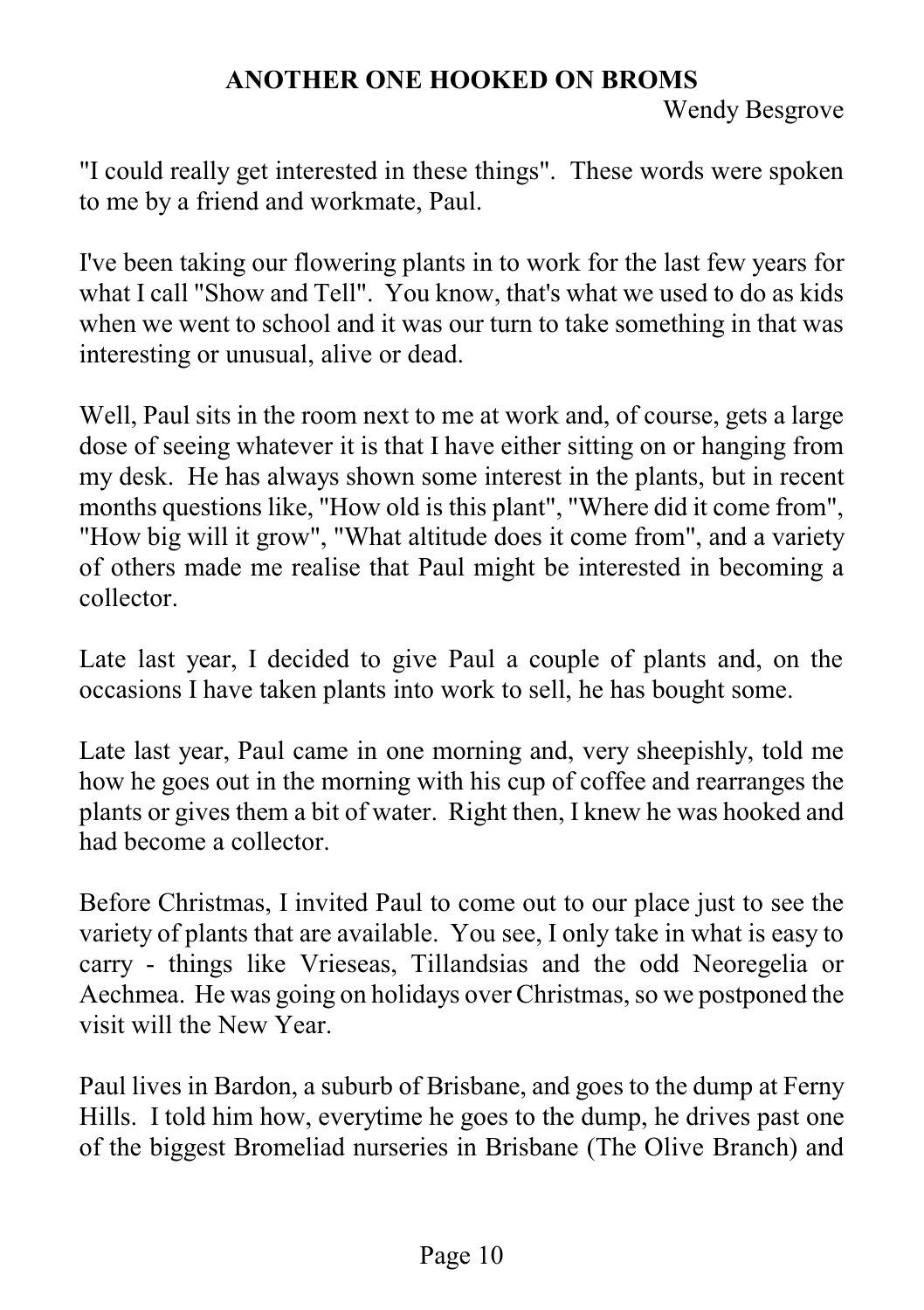told him to keep his eye out for it the next time he goes to the dump. Well, the following weekend, Paul visited Olive and bought a few plants.

On Australia Day, Paul finally made it out to see us. He was impressed by the variety of Bromeliads we had and said he had never dreamed that they were so diverse even though I had told him about their diversity and he had looked through a book I have at work. Well, he spent about four hours with us and bought the beginnings of a nice collection.

The weekend after Australia Day, Brisbane experienced a severe storm. I found out from Paul that during the height of the storm, he was almost having kittens watching his plants weathering the storm. You see, he has some of them hanging in a large Jacaranda tree at the front of the house and he watched as they swung from side to side in the 100kph winds that were blowing at the height of the storm. After the storm had subsided around midnight, Paul had his 15 year old daughter, Jessica, dressed only in her bra and knickers, down the back yard holding a torch while he repotted the plants that had fallen over. That's dedication for you, isn't it.

Over the last few weeks, Paul has often told me he'd rather be at home playing with his Broms than being at work. I'm sure most of us can relate to this in some way, as we have probably felt the same at some time or other.

What is so wonderful for Graham and me, is watching Paul as a new collector. His questions are neverending and his thirst for knowledge about the Broms in insatiable. His enthusiasm and zeal is infectious. Paul reminds us of the way we were when we first started collecting Bromeliads - drinking our coffee in the mornings while we watered the half a dozen or so plants we first started with, rearranging them for no apparent reason other than the need to move them around and just generally wanting to spend time with them. Paul has reminded us of our own beginnings and we are thankful for having the opportunity of seeing his interest develop and helping him in his search for knowledge and plants.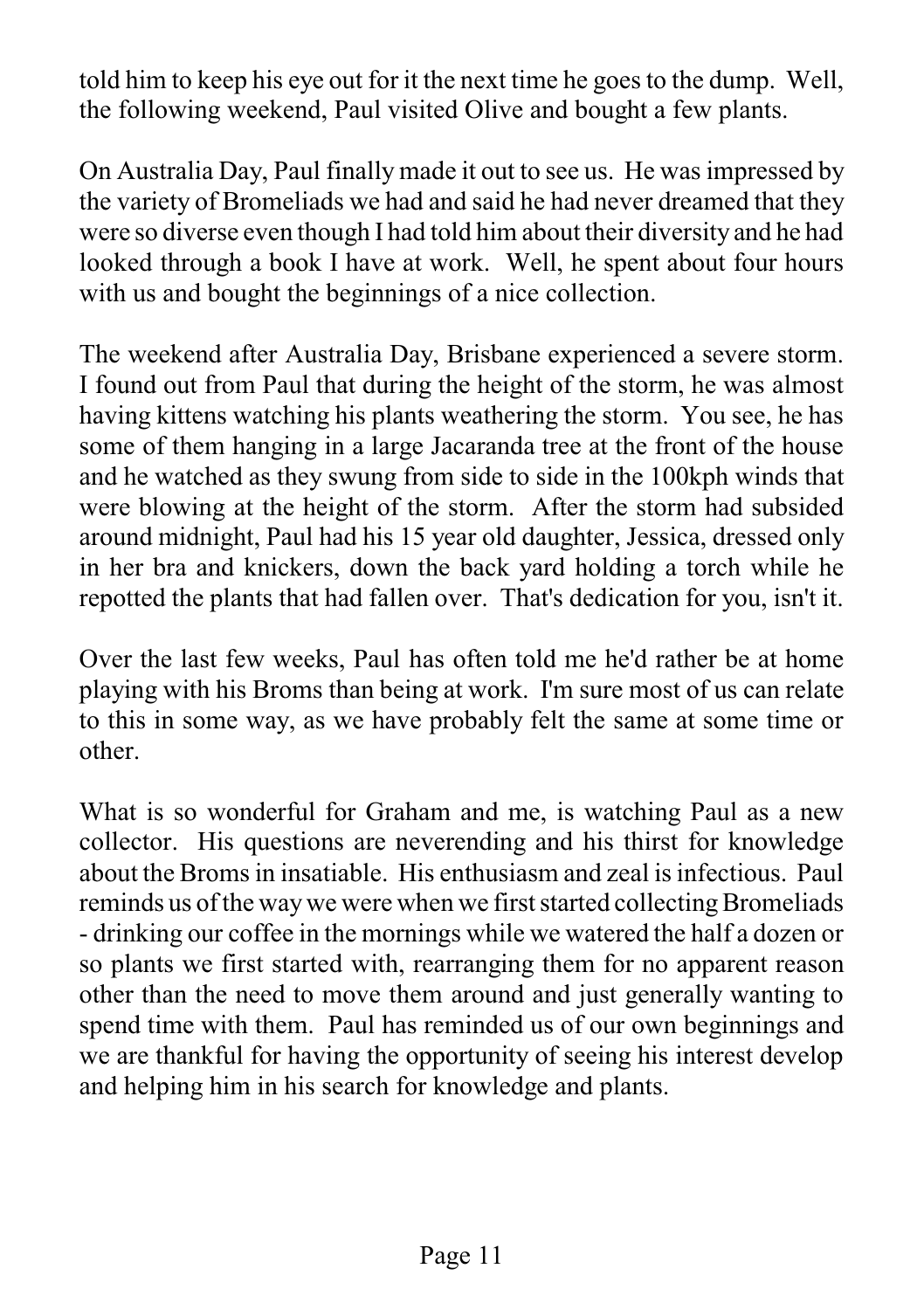#### **OUR INTERESTING PLANTS**

The Bromeliad family is divided into three separate subfamilies:

- The Bromelioideae which include the largest number of genera in the family including Aechmea, Billbergia, Canistrum, Cryptanthus, Neoregelia, Nidularium. These plants all have spines, some small but other very large barbs and they also have berrylike fruit.
- The Tillandsioides which has Guzmanias, Tillandsias and Vrieseas is the small subfamily. Most of this family are epiphytic except for a few very large plants. All of this group have leaves without spines. Growing up in the trees they do not need them for protection.
- The third group is the Pitcairnioideae consisting of the oldest and most primitive of the family. The Deutercohnia, Dyckia, Hechtia, Pitcairnia and Puya are among this subfamily. Most of these plants love to be grown in a rockery in our subtropical climate.

As I have been reading up on this last family, I was very surprised to find that it includes a Brocchinia which, since 1984, has been considered carnivorous. This plant forms a tight erect rosette in which insects drown and thus feed the plant.

Anyone who has seen my plants know I have a few Carnivorous plants. My sister, Margaret, alerted me to this plant which ties the two families together. Now all I need is to get hold of two. Can anyone help?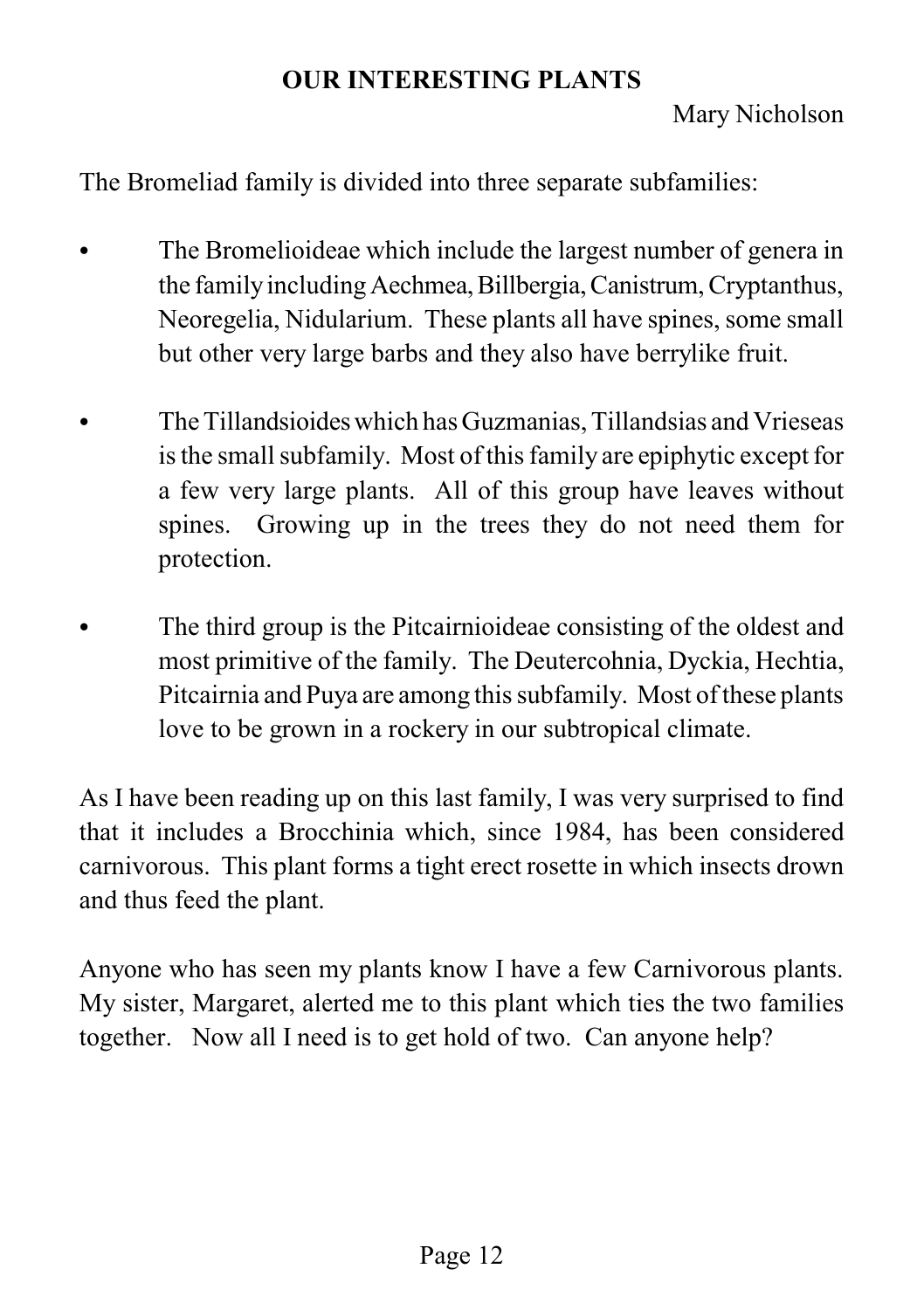#### **WHY BROMELIAD?**

Obviously "Bromeliad" is simply a shortening of the scientific name "Bromeliaceae" to indicate any member of the Pineapple family. We might call them all pineapples since they are members of that family, and not bother to find a new term. However, it would cause confusion to associate such diverse forms at the giant Puya and the Spanish moss under a name for which we have already a sharp and narrow concept. As the Bromeliaceae were unknown before the discovery of America, we did not have any such ancient general term for the family as there was in the case of grasses, sedges, lilies or orchids, and one had to be manufactured.

It is not possible to say now who first coined the word "Bromeliad" but it was probably some fairly recent botanist or horticulturist who was tired of having to use the phrase "species of Bromeliaceae" after the cumbrous and stately fashion of the old school. French and German botanists of the nineteenth century regularly used such single words for members of one family, had a standard way of making them, and seemed to find nothing undignified in the process.

The second step in tracing our genealogy is to find the origin of "Bromeliaceae" and this is very clear. With few exceptions the scientific name of a plant family is derived by combining the name of one of its genera with the ending "aceae". Thus in 1805 the French botanist, Jaume Saint-Hilaire, defined the Bromeliaceae and formed the family name from the genus Bromelia.

Our next step takes us back to Linnaeus the father of systematic botany for he it was who established the genus Bromelia in 1754 according to the rules we now follow in making scientific names. The name was taken from the family name of Olof Bromelius, a Swedish botanist. Since Linnaeus also was Swedish, we might at first suppose that he had named the genus for a friend, but Bromelius died before Linnaeus was born.

Actually it was Plumier, the early French explorer of the West Indies, who first had the idea of renaming for Mr Bromelius the genus that previously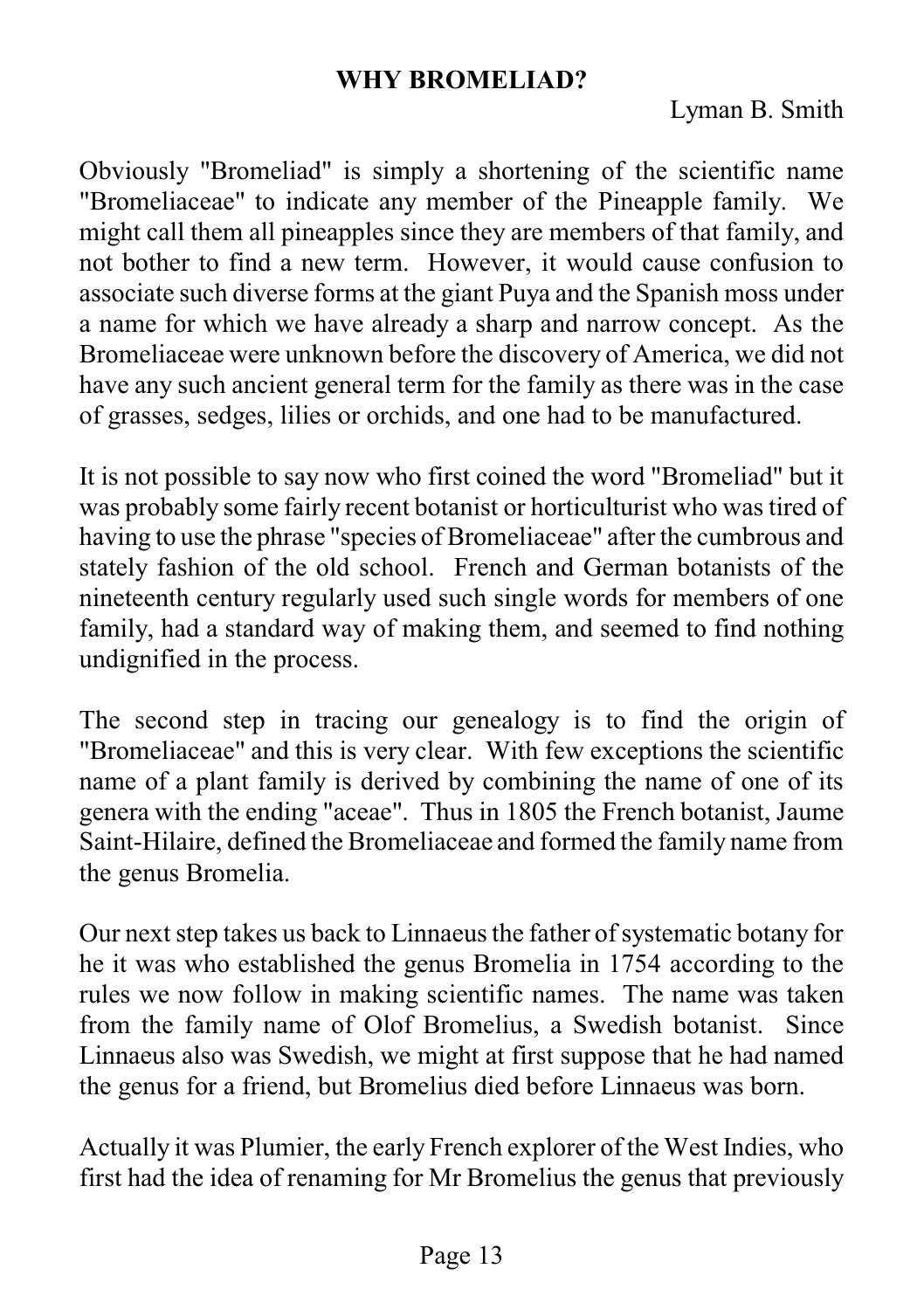had gone by the Indian name of Karatas, and Linnaeus so credited it. Plumier was on familiar terms with the genus Bromelia in the West Indies. Bromelius, on the other hand, was famous mainly for the fine Flora that he wrote for his home town of Goetheborg and it is by no means certain that he ever laid eyes on a single plant of the great group that was to bear his name.

*Associate Curator, Div. Phanerogams, Smithsonian Institution.*

*Reprinted from* The Bromeliad Society Bulletin *1(2):11; 1951. This was Dr Smith's first contribution to* The Bulletin.

Reprinted from BSI Journal Sept-Oct 1984

# **AN APOLOGY**

I wish to apologise for the way in which I did my last Tillandsia talk.

It was pretty bad even when my better half said to me on the way home "Boy, you had better get your act together because that talk was pathetic!". And I agreed with her.

It was not very informative. It was boring. I felt as though I was just saying words to fill in the time!

When I next get the chance to give a talk, if it starts to get so-so, someone let me know.

Please accept this apology and I will make sure that type of talk will not happen again.

Your V.P.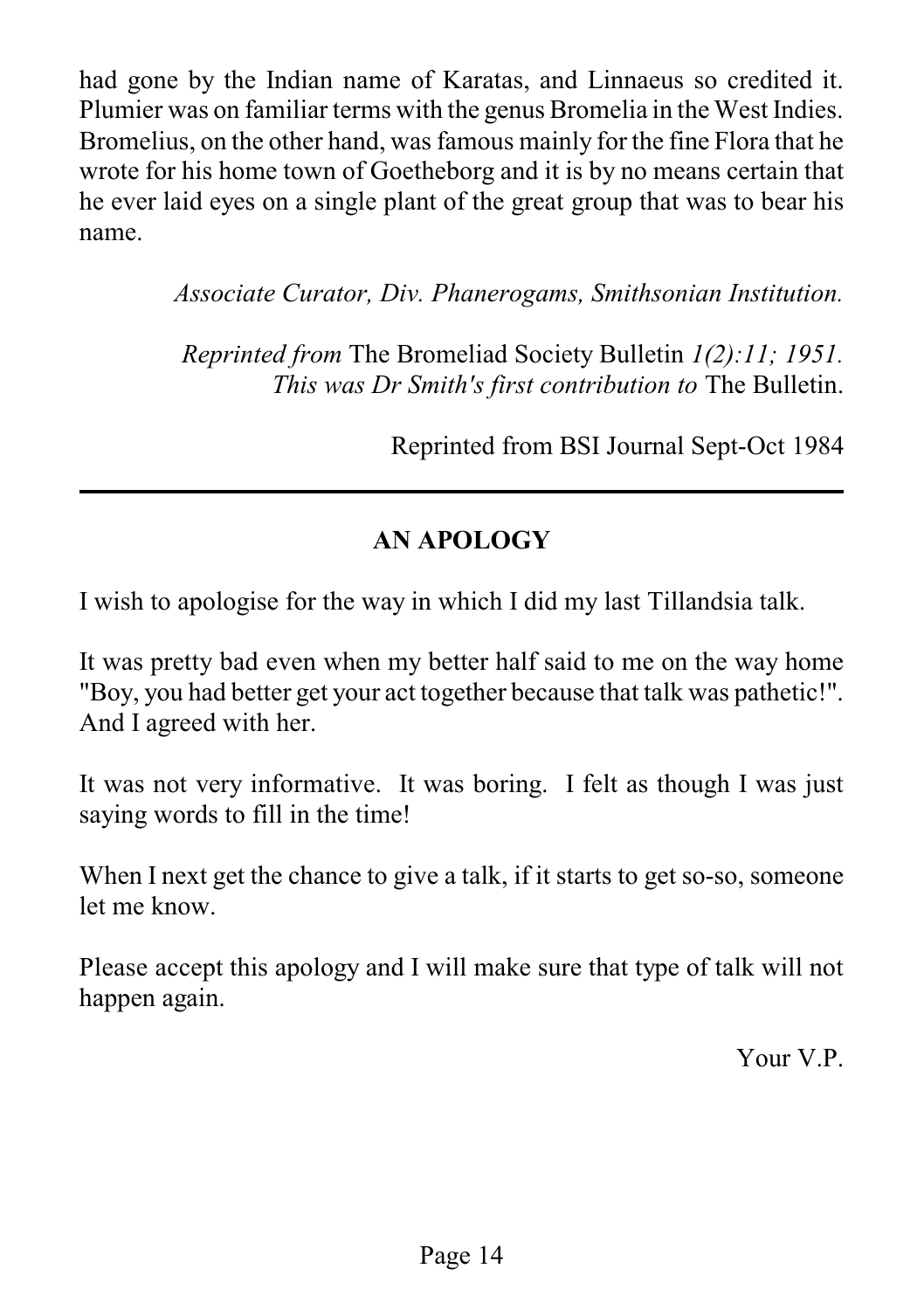# **PUZZLE - FIND THE MISSING LETTER**

| $\overline{O}$          | $\mathbf F$      | $\mathbf O$             | M              | L              | E              | A              | $\boldsymbol{\mathrm{F}}$ | $\mathbf I$    | $\rm I$        | N                     | H            | $\mathbf T$             | E                  |
|-------------------------|------------------|-------------------------|----------------|----------------|----------------|----------------|---------------------------|----------------|----------------|-----------------------|--------------|-------------------------|--------------------|
| $\bf I$                 | $\mathbb{R}$     | N                       | A              | N              | I              | V              | U                         | N              | S              | A                     | E            | A                       | D                  |
| $\overline{\mathsf{V}}$ | $\overline{C}$   | E                       | D              | S              | $\mathbf{P}$   | $\rm I$        | E                         | I              | $\overline{O}$ | $\overline{\text{V}}$ | S            | $\mathbf R$             | ${\bf F}$          |
| E                       | T                | $\mathbb{R}$            | $\mathbf I$    | $\mathbf I$    | G              | V              | $\mathbb{R}$              | I              | E              | T                     | Y            | T                       | K                  |
| A                       | S                | A                       | N              | N              | ${\bf P}$      | $\overline{O}$ | L                         | E              | N              | $\overline{O}$        | $\mathbf T$  | T                       | $H_{\rm}$          |
| G                       | $\overline{C}$   | T                       | E              | M              | $\mathbf{P}$   | E              | A                         | T              | E              | H                     | E            | $\overline{O}$          | E                  |
| $\mathbf R$             | $\overline{O}$   | $\bf I$                 | A              | S              | N              | $\rm I$        | L                         | $\overline{O}$ | N              | E                     | ${\bf P}$    | T                       | $\mathbf R$        |
| $\overline{O}$          | $\mathbf F$      | A                       | L              | S              | $\rm I$        | M              | L                         | E              | U              | T                     | E            | S                       | E                  |
| U                       | T                | T                       | $\overline{O}$ | F              | A              | $\mathbf{P}$   | $\mathbf{P}$              | S              | T              | $\overline{O}$        | G            | $\overline{\mathsf{V}}$ | E                  |
| ${\bf P}$               | $\mathbb{R}$     | $H_{\rm}$               | $\overline{N}$ | A              | T              | S              | E                         | D              | $\mathbb{R}$   | L                     | N            | D                       | ${\bf F}$          |
| M                       | A                | S                       | H              | E              | $\overline{A}$ | $\mathbf T$    | $\mathbf{A}$              | L              | E              | A                     | E            | L                       | T                  |
| ${\bf E}$               | $\mathbf{A}$     | M                       | H              | T              | E              | $\mathcal{C}$  | $\overline{O}$            | L              | M              | A                     | E            | A                       | E                  |
| $\mathbf T$             | A                | H                       | E              | $\mathcal{C}$  | $\overline{O}$ | ${\bf P}$      | $\mathbb{R}$              | A              | $\mathcal{C}$  | T                     | S            | M                       | S                  |
| $\mathbb{R}$            | E                | $\mathcal{C}$           | M              | S              | $H_{\rm}$      | A              | E                         | $\mathbf T$    | $\mathbb{R}$   | E                     | ${\bf P}$    | E                       | E                  |
| E                       | T                | $\mathbf{F}$            | Y              | T              | K              | Y              | $\overline{O}$            | N              | E              | $\overline{O}$        | $\mathbb{R}$ | S                       | N                  |
| $\rm I$                 | N                | $\mathbf O$             | H              | $\mathbf{P}$   | L              | A              | T                         | T              | H              | T                     | E            | H                       | I                  |
| G                       | $\mathbf I$      | U                       | $\overline{I}$ | N              | $\overline{O}$ | U              | U                         | E              | S              | T                     | $\mathbf I$  | $\overline{O}$          | N                  |
| $\overline{C}$          | A                | N                       | A              | D              | $\overline{A}$ | $\mathbf{P}$   | $\mathbf I$               | $\mathbf R$    | W              | $\overline{C}$        | H            | $\overline{O}$          | ${\bf F}$          |
| $\mathbf{A}$            | $\boldsymbol{B}$ | $\mathbf{O}$            | N              | $\mathbf{A}$   | L              | A              | $\boldsymbol{B}$          | E              | $\mathbf T$    | $\mathbb{R}$          | E            | $H_{\rm}$               | E                  |
| $\bf{I}$                | $\mathbb{R}$     |                         | E              | $\mathbf R$    |                | E              | E                         | $\overline{N}$ | A              | $\overline{O}$        | L            | $\mathbf{A}$            | $\overline{C}$     |
| $\bf I$                 | D                | D                       | U              | ${\bf F}$      | $\overline{O}$ | $\mathbf R$    | $\mathbf{A}$              | $\mathbf R$    | M              | $\rm I$               | A            | $H_{\rm}$               | $\overline{O}$     |
| K                       | $\overline{I}$   | E                       | M              | S              | U              | M              | E                         | $\mathbb{R}$   | M              | Y                     | F            | $\mathbf R$             | Y                  |
| $\mathbf R$             | A                | T                       | $\overline{O}$ | T              | $\mathbb{R}$   | A              | U                         | S              | T              | $\bf I$               | T            | T                       | $\bf I$            |
| E                       | E                | $\overline{C}$          | $\mathbb{R}$   | $\overline{H}$ | S              | $\mathbf T$    | L                         | E              | N              | G                     | H            | S                       | G                  |
| $\bf I$                 | $\mathbf R$      | W                       | E              | S              |                | ${\bf P}$      | N                         | E              | A              | $\overline{P}$        | $\mathbf{P}$ | L                       | E                  |
| T                       | $\overline{O}$   | $\overline{\mathbf{M}}$ | I              | W              | L              | $\mathbf I$    | $\overline{H}$            | T              | T              | E                     | A            | $\overline{\mathbf{M}}$ | $\overline{\rm N}$ |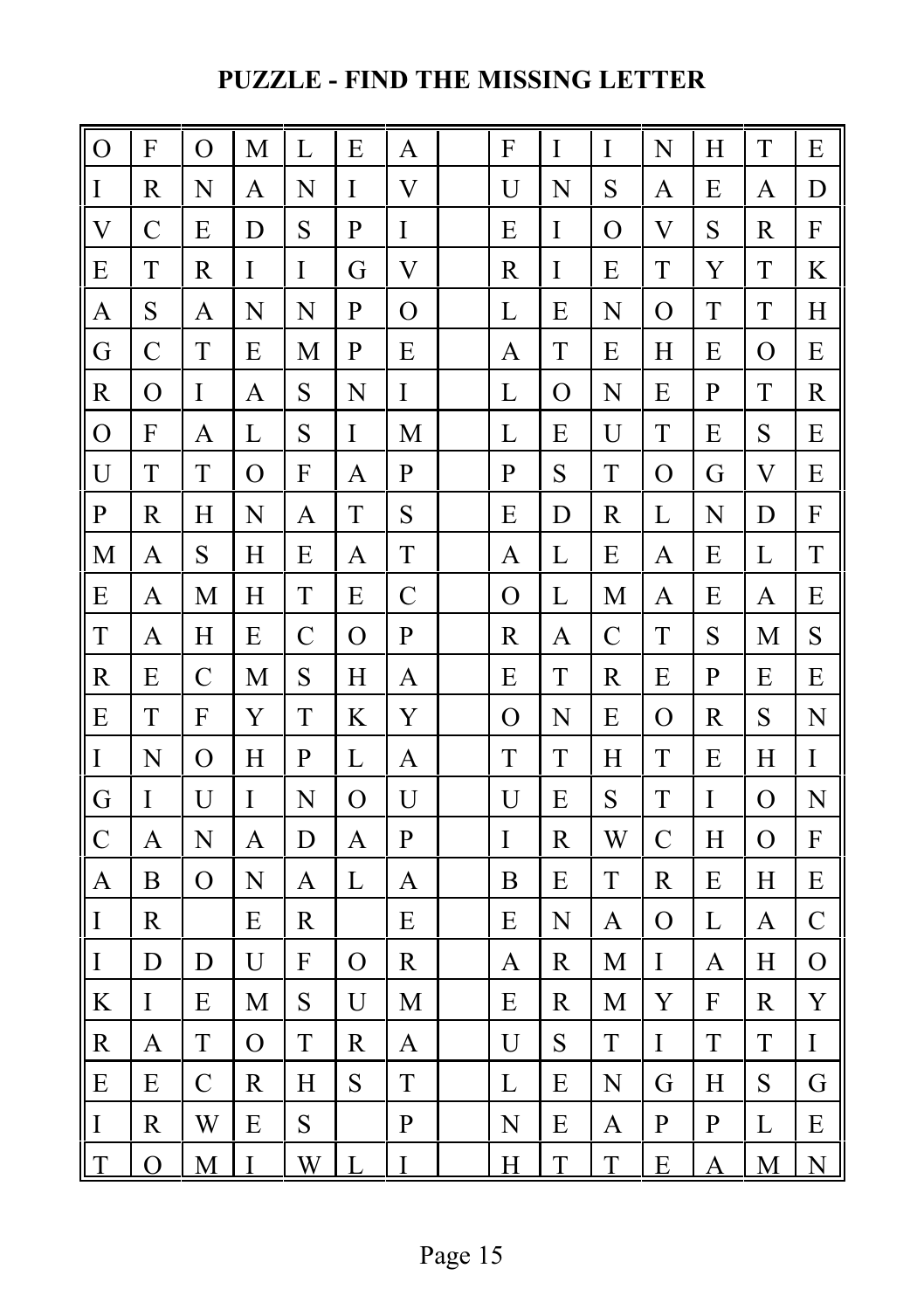# **AROUND THE WORLD IN SIXTY DAYS - - IN SEARCH OF BROMELIADS -**

Don & Alice Woods

The year is 1994 and the month of April is drawing to a close when two eager tourists leave the Western shores of Australia on a journey of discovery, which will result in the circumnavigation of the globe in sixty days.

After a 10 hour Qantas Airways flight they arrive in Harare the capital city of Zimbabwe. A mid-east African sub-tropical paradise which promises to be a logical starting point on their search of the elusive Bromeliad. On the following eight days they search far and wide.

Their first stop is Lake Kariba. This giant man-made lake was formed in the 1950's when the mightyZambesi river was dammed. During the initial filling of the lake the waters inundated the rain forest habitat of the large herds of local wildlife such as apes, antelope, elephant, zebra etc. Due to the plight of the animals being trapped on islands which were formed by the waters rising around the former hill tops, an international rescue mission was mounted. The rescue code named Operation Noah received worldwide attention due to the successful rescue and relocation on safe higher ground of many thousands of endangered animals.

The shores of this beautiful man made inland sea are now the home of many safari lodges. Our travellers chose to stay at Fothergill Island, a holiday hideaway of twenty local-type huts. These huts are built of low stone walls with timber framed roof of tree trunks which are thatched with a local grass to form a waterproof covering. The tourists are pampered with concrete floors and floor-mats. Each sleeping hut has its own ensuite complete with hot and cold water and sewered toilet. The units are adequately furnished and beds are provided with the necessary mosquito net to ensure a restful night's sleep. All meals and entertainment were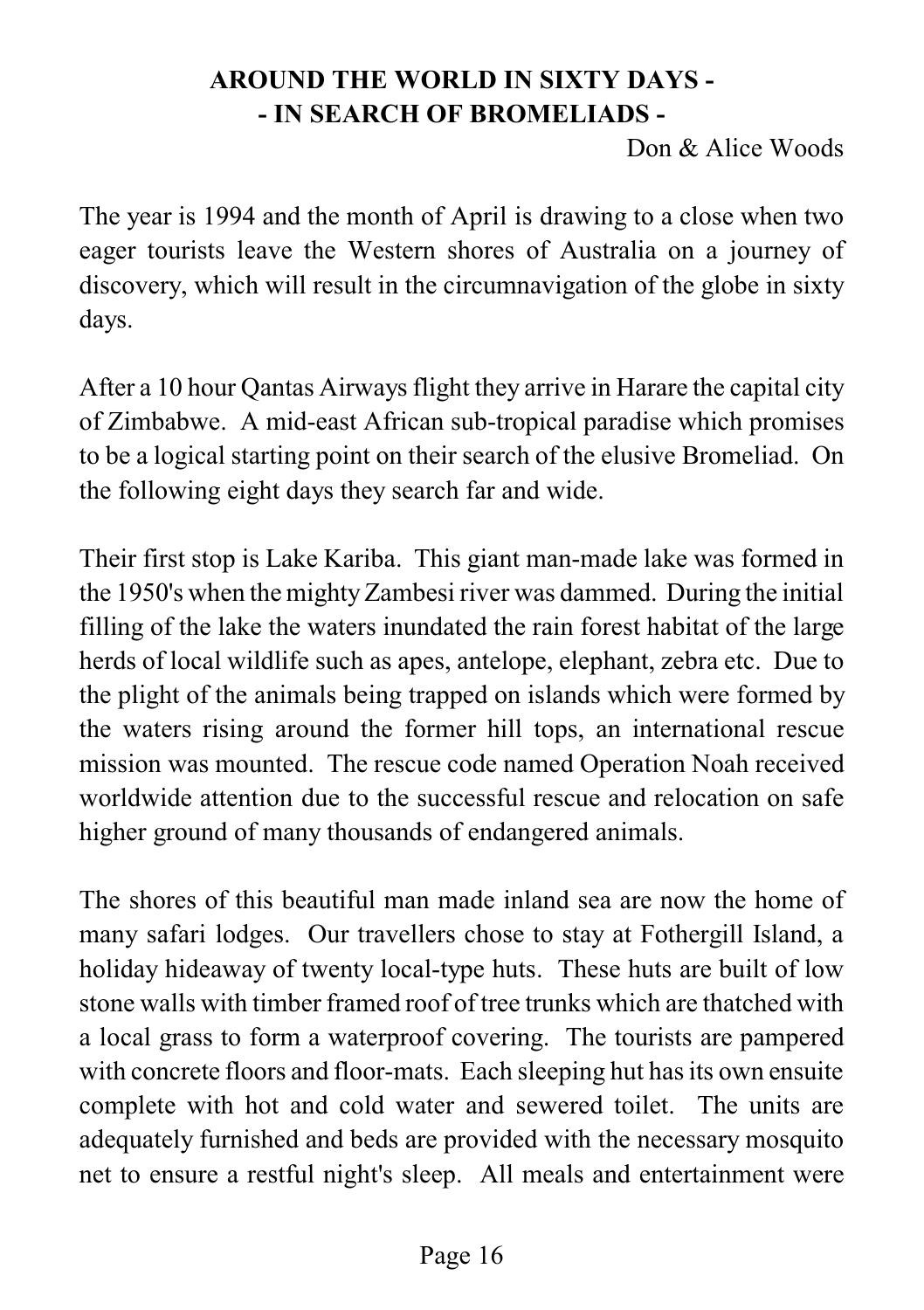provided at a central meeting hut. This area is enhanced with lawns and gardens of indigenous trees, shrubs and flowering plants. The gardens are complimented by a crystal clear swimming pool, barbecue and bar area.

Each day begins before sun-up with a morning hunting trip. The open top four whee drive vehicles have two tiers of elevated seats behind the driver/guide. Until now, the many large herds of Antelope, Cape Buffalo, Water Buck, Zebra had only been encountered safely behind steel bars in zoos.

During the day their guides would take them on walking safari or perhaps a fishing trip by boat on the lake or just take it easy beside the swimming pool. Mid afternoon is hunting time again and our travellers head off in the safari vehicle and their guide promises to find them loin or perhaps the family of cheetah that has made a zebra kill earlier in the day. As they head out from camp they see the usual Impala Deer which our travellers can now identify with a casual glance. But now they only have eyes for lion, cheetah or leopard. If they are sharp eyed enough they may catch a leopard with a fancy shot of their SLR camera equipped with a telescopic lens. As the sun drops low in the western sky their safari guide keeps checking in the loose sand beside the road for animal tracks. They as they round a bend he spots lion spore and the search is on in earnest! But where are the Bromeliads? Then as they bounced over a small knoll and drop into a small stream bed their guide urgently requests silence!

In the failing light the guide has found a pride of thirteen lions less than 30 metres away. Lying passively in long grass below a tall tree is a large male lion. Resplendent with his magnificent mane, enjoying the cool of the evening he surveys his kingdom. Scattered each side of the tree are eight adult members of the pride. To the tourists' delight just left of dad is mother lion and three young cubs only a few months old.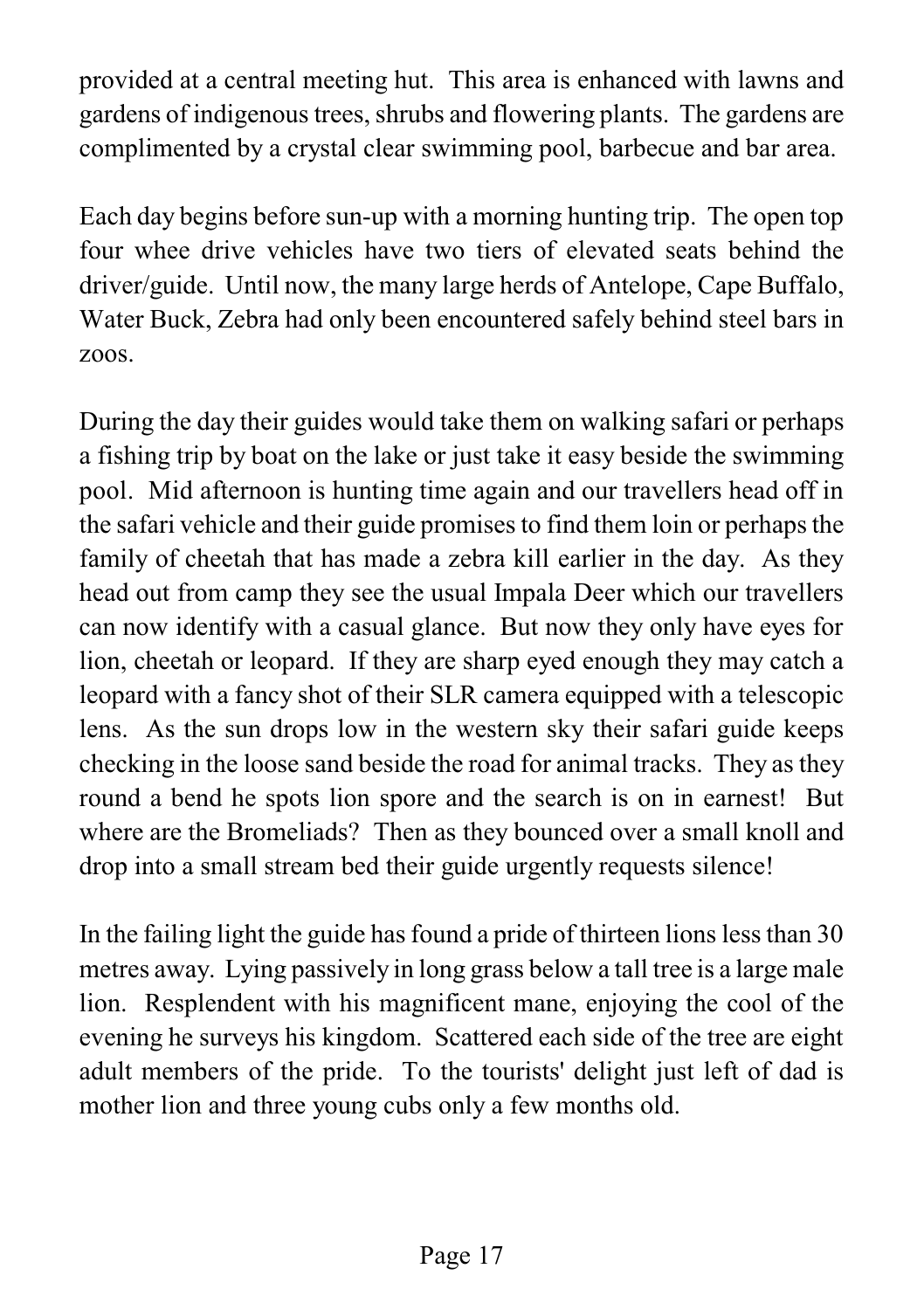As the sun sets in a bath of golden light across Lake Dariba they head back towards camp. As darkness sets in, their guide rigs up a powerful spot light for them to view the animals of the night. Among the many locals seen is a native cat about the size of a domestic cat, jackals, a hyena, bats and many night birds.

This routine is repeated at Chokamella Safari Lodge where the country is much drier. Situated nearby is Hwange National Park and this is where they are enchanted with a heard of 50 elephants drinking at a waterhole. The real excitement is when a large bull elephant charges to within four metres of their open four wheel drive vehicle. With trunk above his head, trumpeting and swinging his front legmenacingly back and forth, he stares at them with his small black beady eyes! The safari guide whispers "keep perfectly quiet and don't move, and he will back off". And back off he did, much to the relief of our two scared stiff tourists and their six fellow Australian passengers.

Their last camp is Masuwe Safari Lodge located about 15 kilometres from the mighty Victoria Falls. This lodge is sited around the flat top of a 200 metre high rocky outcrop. The huts are built out over the side of the drop on timber platforms. Each hut has a thatched roof and within the hut the tourists sleep in a mosquito proof camper tent which is serviced on the hill side with an ensuite complete with hot and cold water and sewered toilet. To the front of the tent is a sun porch which is about seven metres above the ground below and in the distance can be seen the cloud of spray rising above the Victoria Falls.

The highlight of their stay at Masuwe Lodge is a full day visit to Victoria falls. This is where the two kilometre wide Zambesi river plunges 130 metres into a narrow ravine. The constant rush of water spray to a height of 500 metres, which can be seen from many kilometres distant. It is possible to view the falls by helicopter and this gave our tourists a bird's eye view of this wonder of nature.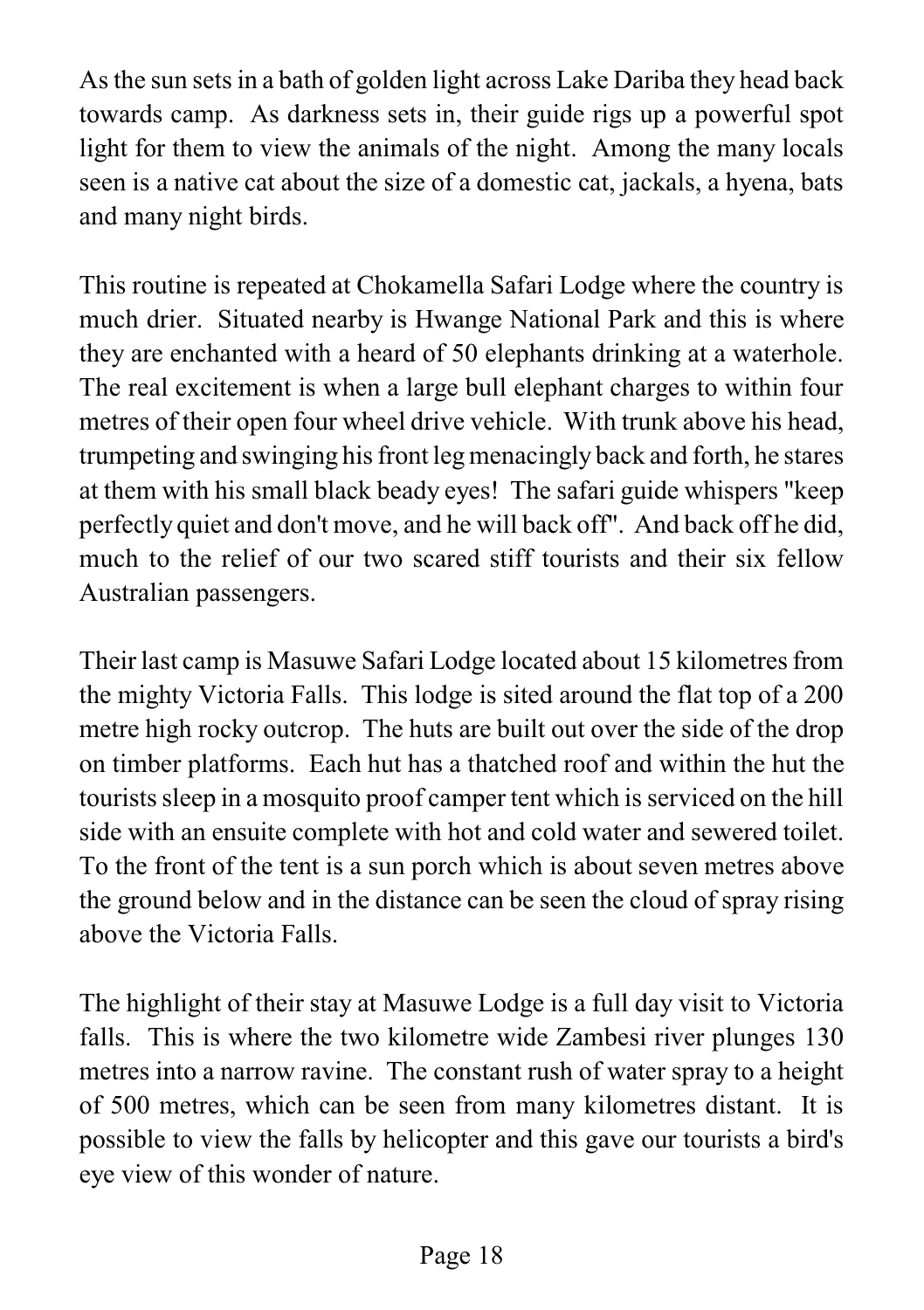It was now time to look further-a-field for the elusive Bromeliads so our adventurers boarded their British Airways aircraft for an eleven hour flight to the British Isles. During their stay they search North to Scotland, West to Wales and south east to London. They finally located the reason for their unending search at the Royal Botanical Gardens at Kew, a short train journey from London.

At Kew Gardens the tourist must visit The Palm House, Temperature Zone House, Australia House, Sir Joseph Banks Exhibition House and The Princess of Wales Conservatory. This conservatory is a magnificent complex of many different artificial micro climates ranging from tropical rain forest to hot dry desert. This complex is an amazing example of man's ability to create climatic conditions to his whim in the cool temperate climate of the British Isles. Many genera of Bromeliads are growing in appropriate conditions along with what seems an unending line-up of different plant families. Many examples have never been seen by our tourists before. Of the many genera of Bromeliads growing including *Tillandsia, Guzmania, Vriesea, Cryptanthus, Dyckia, Pitcairnia* and *Nidularium*, only the *Neoregelias* and *Aechmeas* fail to reach their full potential. The usual vibrant foliage colour of the *Neoregelias* and *Aechmeas* was not in evidence due to the constant cloud cover of this area.

Another must for any plant lover who is lucky enough to visit London is a 30 Mile trip to view WisleyGardens. These gardens are the headquarters of the Royal Horticultural Society. The organisation was founded in 1804 due to the efforts of John Wedgwood, Sir Joseph Banks and their colleagues. Our two travellers were captivated by the design and presentation of these gardens and the depth of plant families displayed. Once again Bromeliads as diverse as *Abrometella* to *Ananas* were displayed in appropriate man-made climatic conditions. Now it was time to head for Norway and after a two hour British Airways flight the beautiful city of Oslo could be seen as the aircraft prepared to land at Fornebu airport. Norway is a country of crystal clear air, mighty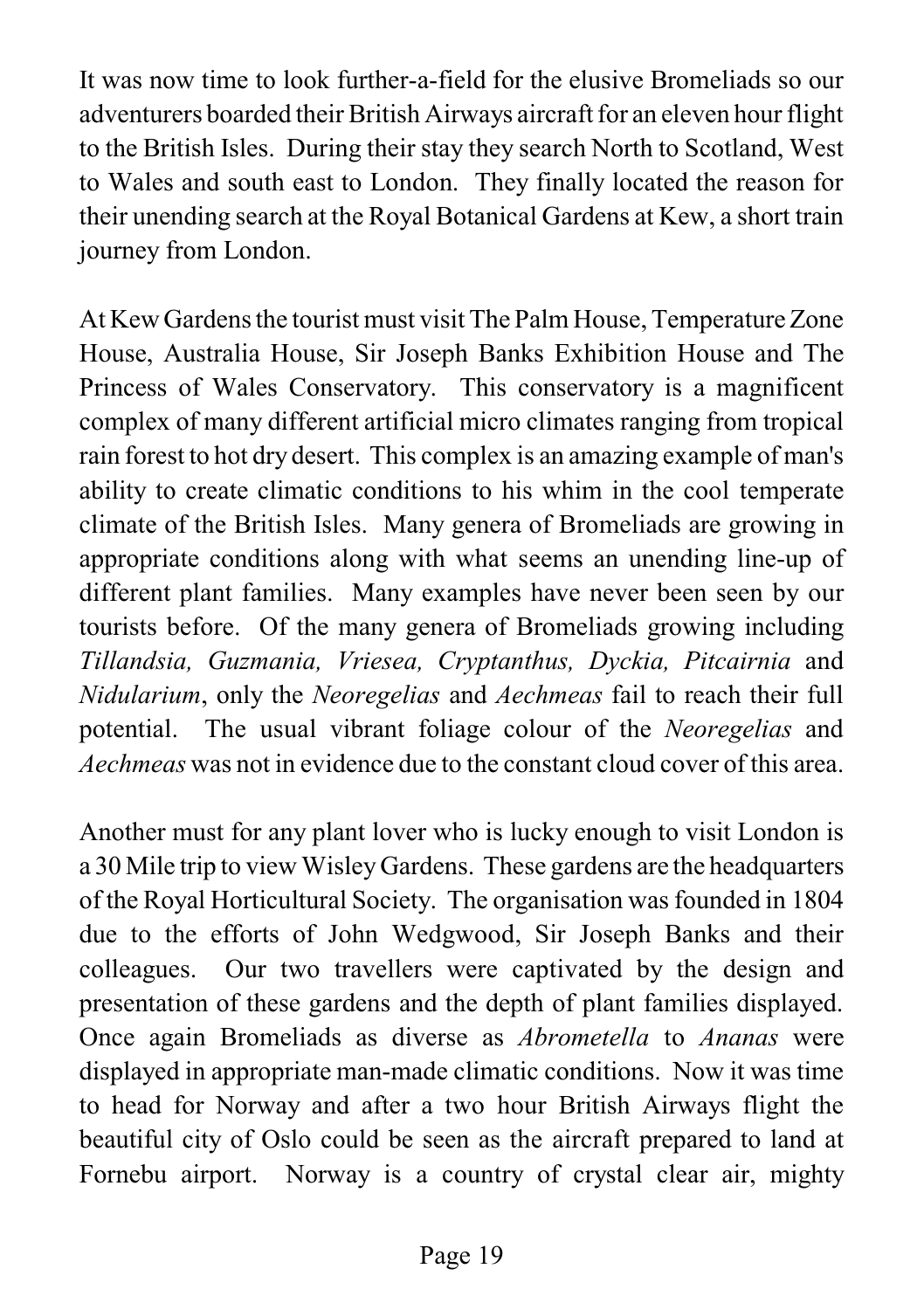mountains, beautiful fiords, alpine lakes, massive snowfields and magnificent conifer and silver Birch trees. After seven days exploring this beautiful country our tourists flew British Airways from Oslo to London Heathrow airport, changing aircraft for an eleven hour flight to Los Angeles, California.

Along with Australia, California is a mecca to search for Bromeliads, grown as an introduced plant family. Our tourists discovered their favourite plants in many locations during their three week visit to California. A beautiful Bromeliad display was growing in a naturalised area among trees and palms at the Lotus land Gardens at Santa Barbara. Another Bromeliad display was found in the plant conservatory at the Golden Gate Park in San Francisco. This Conservatory was built in 1879 as a replica of the Palm House built in Kew Gardens, London.

From San Francisco our adventurers continued the search for Bromeliads in the Yosemite National Park but even with a complete absence of Bromeliads our two explorers voted this area one of the most beautiful spots on earth. Yosemite National Park is a wilderness area of 1500 square kilometres of the Sierra Nevada Mountains. Yosemite Valley which is nine kilometres long and one kilometre wide was formed by glacier action of the Merced River. Today the river flows down the floor of the valley at the height of 1300 metres above sea level. The walls of the Valley are formed bymassive granite monoliths rising to over 3000 metres above sea level. From these granite cliffs many waterfalls cascade to the Merced River below. After three days of being mesmerised by the beauty of this mountain paradise our tourists headed south towards the city of San Diego where it was rumoured that they would find "Bromeliads in Paradise".

En route to San Diego, a short detour was made to Vista to visit the home of John Arden, there they found a virtual Aladdin's cave of the most magnificent Bromeliads, all grown to perfection. John's passion are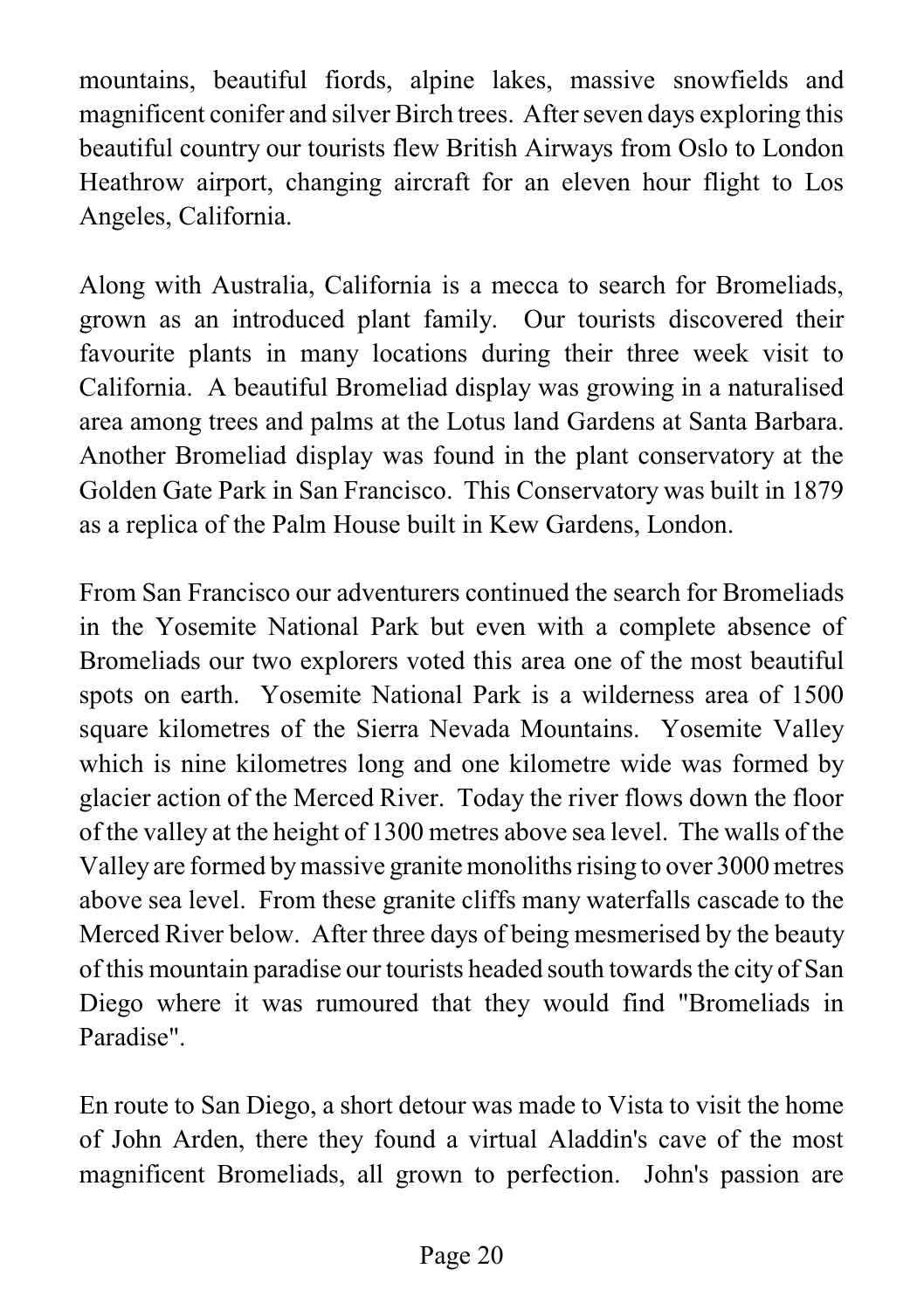tillandsias and Vrieseas and he has developed what must be described as masterpieces of the art of hybridisation. A short list of some of his best creations include:

> *Tillandsia* Wildfire *Vriesea* Jungle Jade *Vriesea* a Delicatula *Vriesea* Inferno *Vriesea* Towering Flame *Vriesea* Jeanie *Vriesea* Symphonie *Vriesea* Redondo Beach *Vriesea* Red Tail x *Tillandsia* Ampla

After a stay of three hours and negotiating the purchase of some of his hybrids our tourists headed south to San Diego in search of "Bromeliads in Paradise".

The theme "Bromeliads in Paradise" was chosen by the Bromeliad World Conference Committee to promote the World Bromeliad Conference at the Hanalei Hotel in North San Diego - June 15 to 19, 1994. The eleventh conference followed the tradition of previous successful world conferences. A well supported competitive Bromeliad show, rare plant auction, an exciting programme of varied seminars presented by many talented, expert and entertaining presenters and featuring the conference key note speaker Elton Leme of Brazil. Static promotional displays of bromeliads, art, ceramic planters and horticultural books by commercial nurserymen and local bromeliad clubs

were supported by a most comprehensive offering of rare and not so rare choice bromeliads. These were purchased with much gusto by delegates to take home and enhance existing collections in many far flung points of the world.

Perhaps the highlight of the conference was the exciting and gastronomically satisfying banquet held in the tropical setting of the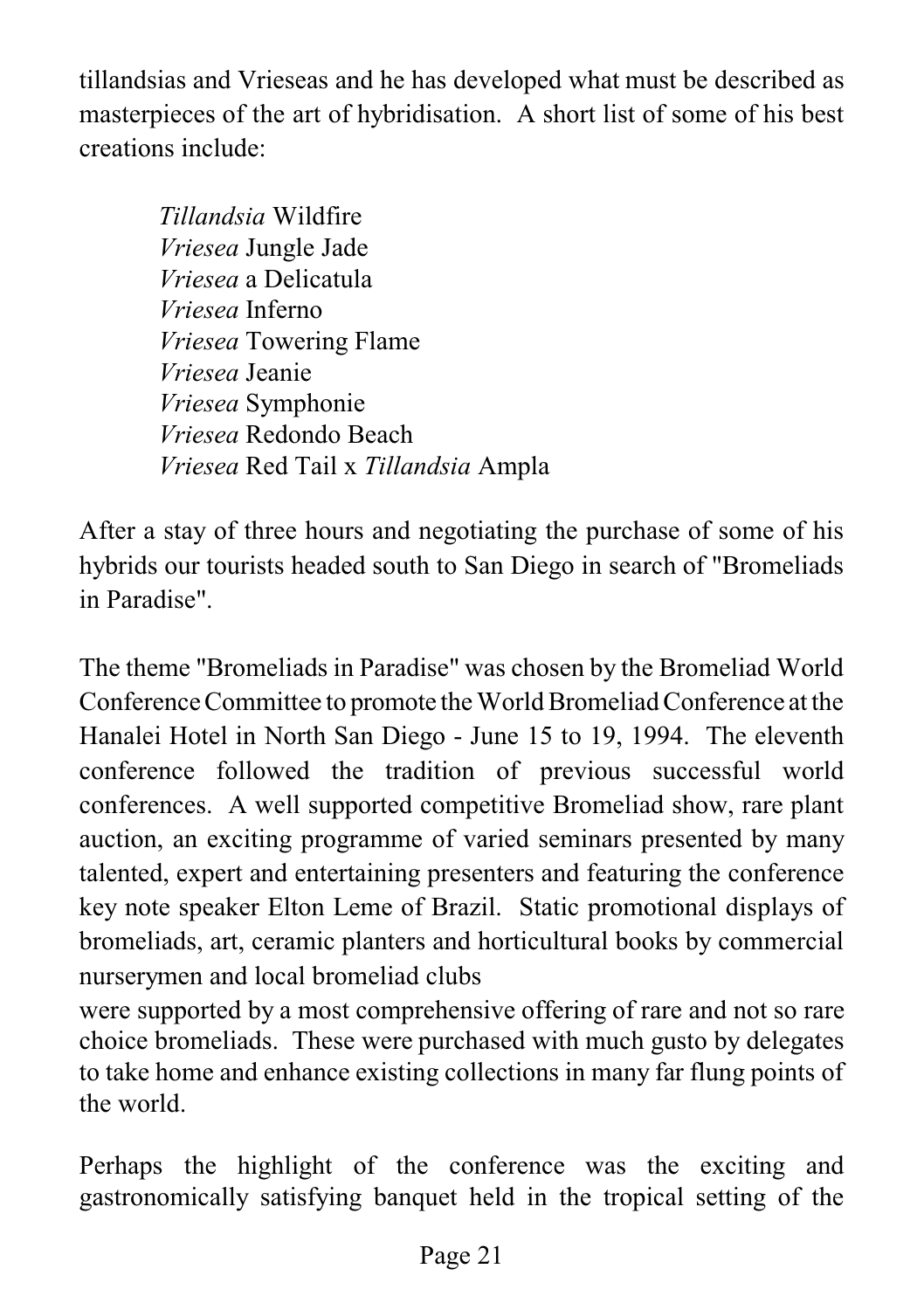swimming pool quadrangle of the Hanalei Hotel. Surrounded by 30 metre high palms and many other tropical plants, the 350 attendees were set out under the stars on a beautiful San Diego night. On the opposite side of the pool was a south seas setting stage where guests were entertained with a short history of the Bromeliad Society and its founders, ably presented by Elmer J. Lorenz. The evening culminated with a two hour extravaganza of pacific islands dancing and singing presented by a very talented group of young south seas entertainers.

During the period of the conference, the organisers also arranged for visits to two private gardens featuring bromeliads, palms, orchids and many other tropical plants. Special visits to Sea World, San Diego Zoo, San Diego Wild Animal Park, Quail Botanical Gardens were well attended. The San Diego Bromeliad Society and its dedicated team must be congratulated for a top quality, friendly meeting of that special breed of *Homosapiens*, "The Bromeliad Lovers". Special thanks must be extended to those 350 Bromeliad Lovers who travelled from all parts of the world to meet in San Diego, for without them, we would not have a conference.

Our two travellers have shared the joy of their experience with you in the hope that perhaps when you answer the invitation to meet in Orlando, Florida, USA in 1996. You too may travel around the world in sixty days and meet up with old friends and meet many new ones at the greatest show on earth for Bromeliad Lovers - The World Bromeliad Conference.

Reprinted from *Bromeliad Newslink*© of the Western Australian Bromeliad Society Inc., Vol 2, No 2 August/September 1994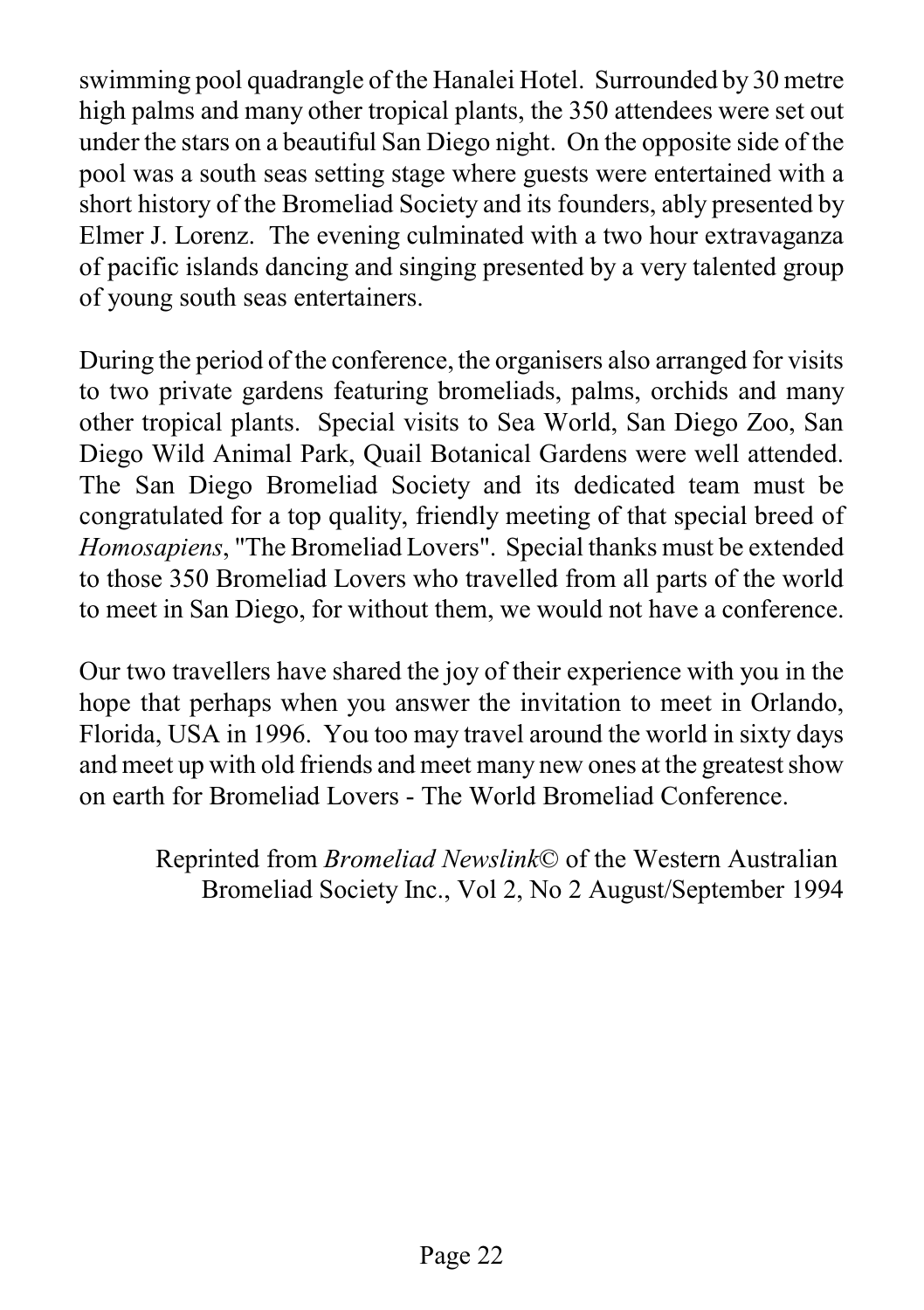#### **WHERE ARE THEY?**

These books are missing from our collection. Perhaps you have seen them somewhere? Please return them so others may enjoy them too!

*PADILLA, Victoria The Colourful Bromeliads*

*ZAGHINI, Shane Bromeliads: A guide to the Beuatiful Neoregelia*

*HANSON, Bea Bromeliads for Everyone (Copy 2)*

*JOURNAL OF THE BROMELIAD SOCIETY - 1993/1994 JOURNAL OF THE BROMELIAD SOCIETY - 1991/1992 JOURNAL OF THE BROMELIAD SOCIETY - 1981*

# **ANSWER TO JANUARY/FEBRUARY PUZZLE**

The answer is OCHAGAVIA CARNEA.

I apologise for an error that was in the January/February Puzzle. Some people have phoned Mary and have been told, but for those who didn't have that opportunity to phone - the error is in line 5, fourth last letter it should read "G" instead of "F".

# **MARCH TRIP**

To go to Pinegrove Nursery on 25 March, we will be taking along our own lunch and a cuppa. Also, don't forget your seats to sit on. There is plenty of shade to sit under.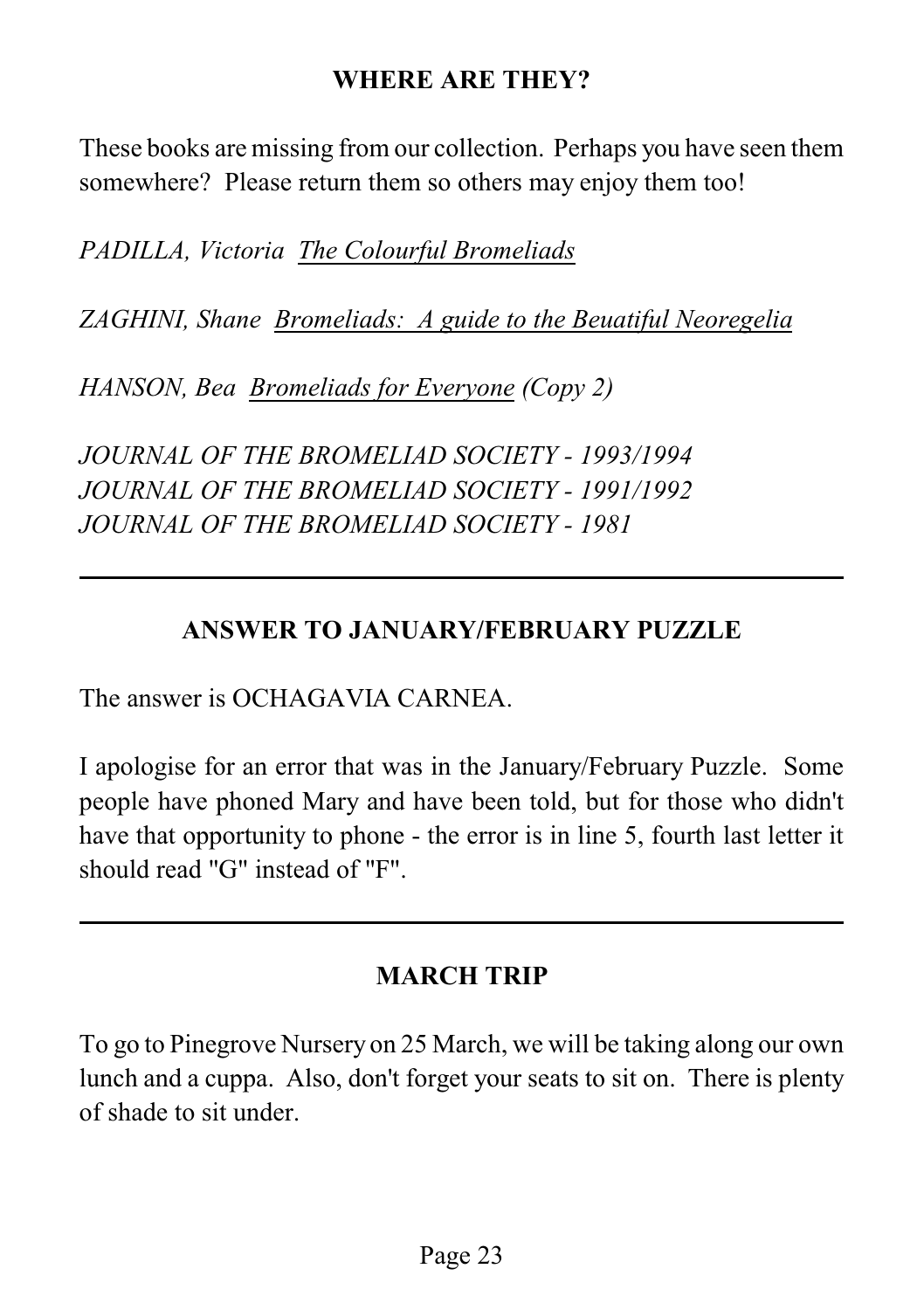# **BROMELIAD DISPLAY At the Australia Day Festival at Carrara**

Olwen Ferris

Again this year, we put a lovely display of Bromeliads in the hall and I was very pleased with the results. John and Genny are to be congratulated on the quality and number of plants presented and the rest of us popped a plant in here and there. The overall display was outstanding as was the quality of the plants for sale on the table alongside.

John and Genny and Nev Ryan put most of the display together while Beverley and John ably assisted by Nev managed the For Sale Area. We had a lovely lot of sales plants, most delivered by members who couldn't spare the time to help with the selling, but we managed to sell over \$200.00 worth.

This year we had to set up on the Sunday morning which made it a rush as we had to wait until the hall opened after 7.00 am to unload the plants.

All in all, a most enjoyable day.

John and Genny had some magnificent Neoregelia carolinae tricolor that they massed in the foreground. Big Aechmeas in flower and lovely Nidulariums placed here and there.

It seemed strange to me that I only had one plant and that was a Vriesea scalaris Long Spike good enough to take. I had to drape the inflorescence over a mounted Haekia to show it off to perfection and it didn't let me down.

All in all, a good day held by all.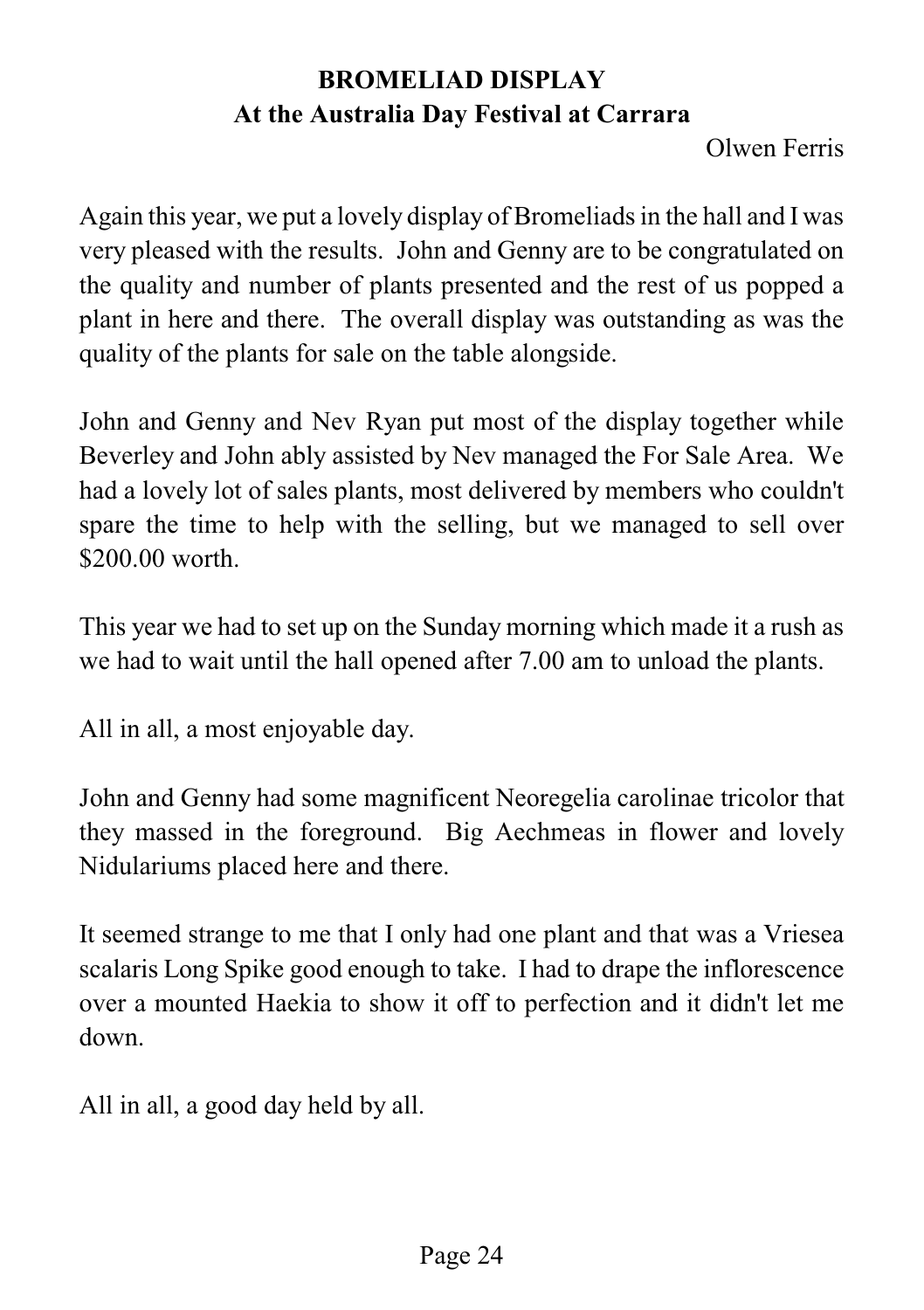# **CENT AUCTION**

It was wonderful how much fun can be had by our Cent Auction every March and September. If members keep bringing in several plants each to be placed in groups, the responsibility will be less on just the same few. The building up of our Library is the aim of the Cent Auctions.

*Please remember not to throw all your tickets into the lots but retain the No. 1 ticket for the draw.*

# **PLANT OF THE MONTH**

For Plant of the Month, could you please bring in some plants from the nominated genera for that month. Remember that the plant doesn't necessarilyhave to be in flower, we also grow Bromeliads for their foliage. This segment of our meeting is to help us to learn to identify the different genera and perhaps see the diversity within that genera. The genera for the coming months are:

| <b>MARCH:</b> | Cryptanthus |
|---------------|-------------|
| <b>APRIL:</b> | Aechmea     |
| <b>MAY:</b>   | Billbergia  |

#### **NAME TAGS**

If you have a name tag, will you please wear it to the meetings. Wearing a name tag makes for a more informal meeting which is what we are striving to offer.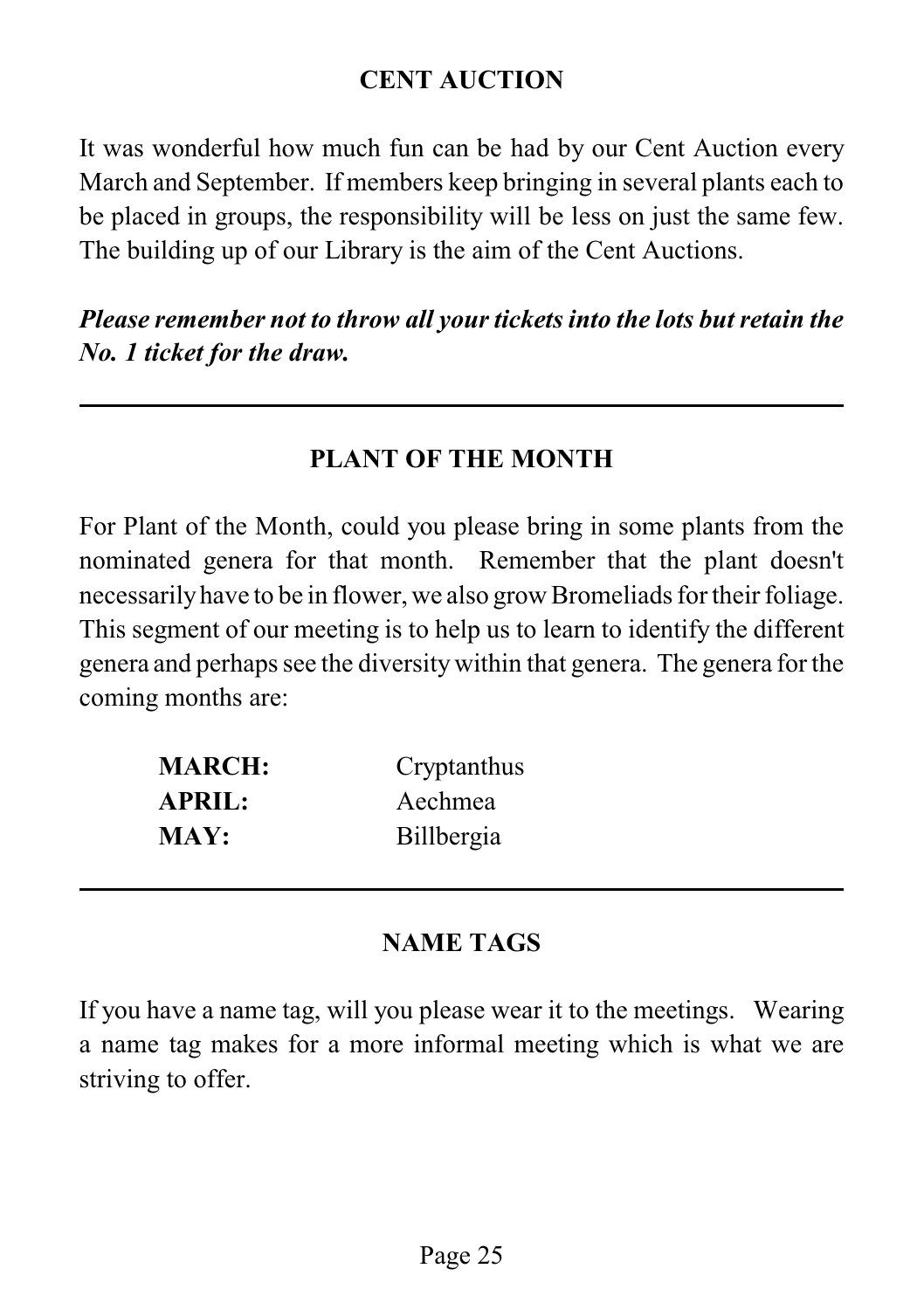# **ORDINARY RAFFLE**

This is one way of making money for the Society. It is up to all of us to help by bringing in some plant/s when we have extra ones. It doesn't have to be a bromeliad, just something you would like to win yourself. Let us see if we can make this one good continuous raffle.

# **HELP?**

If you have a plant that you are not happy with the way it is growing, bring it in and our panel will help with ideas on what you can do different.

# **!! CONGRATULATIONS !!**

Happy Birthday to Jill Such, Margaret Dumble and Eddie Collas.





Welcome to Joyce Stanton, Lee Henwood andPaul Schacht

If you would like to have a birthday or any other message put in the Newsletter, please just let us know.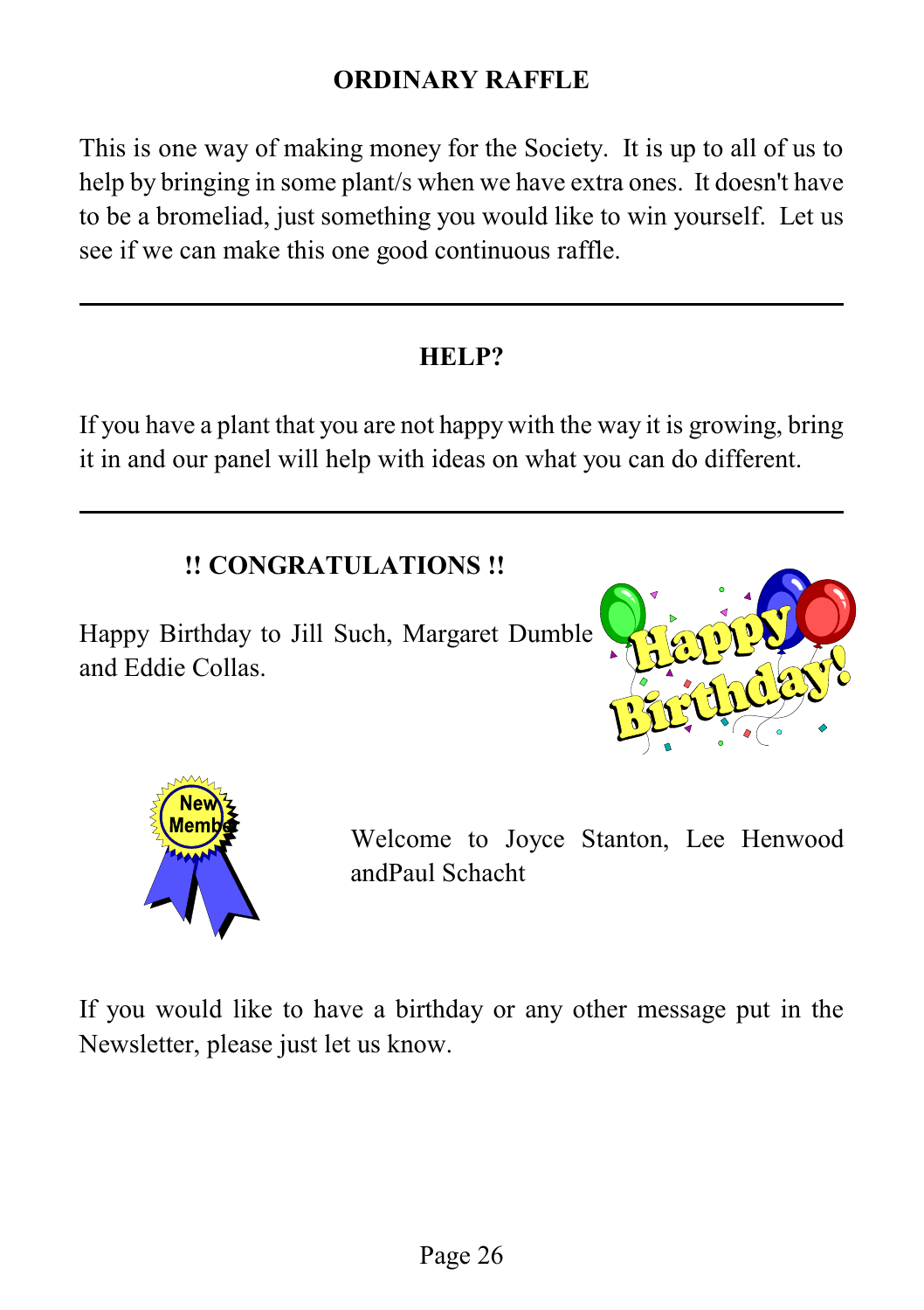#### **PLANT ROSTER**

We are now operating a roster to share the responsibility of bringing in plants for the Lucky Door Prize and the Special Raffle. If anyone other than the people rostered for that month would like to donate a plant, please feel free to do so. The plants do not have to be succulents or bromeliads. The Lucky Door Prize is drawn first and has the pick from the table followed by the Special Raffle with a choice of the plants available.

| <b>APRIL:</b> | Jum Daniels, Audrey McAlister, Doug Reilly, Irene Small |
|---------------|---------------------------------------------------------|
| <b>MAY:</b>   | Cath Chumbley, Eddie Collas, Sue Levine, Jennifer Ross  |
| <b>JUNE:</b>  | No Meeting                                              |
| <b>JULY:</b>  | Bev Collins, Evelyn Reilly, Jan Tobiano, Jo Ketelaars   |

If you are unable to attend the meeting, either get the plant to someone to take it in for you or swap with someone else.

# **SUBSCRIPTIONS**

Subscriptions are due in October of each year. If you require postage of your newsletters, please forward 6 (six) current-price stamps.

> Family - \$6.00 Single - \$4.00

# **WHO AM I?**

Don't forget, anyone who has a mature plant or one in flower but doesn't know it's name, our experts are here to help identify it for you.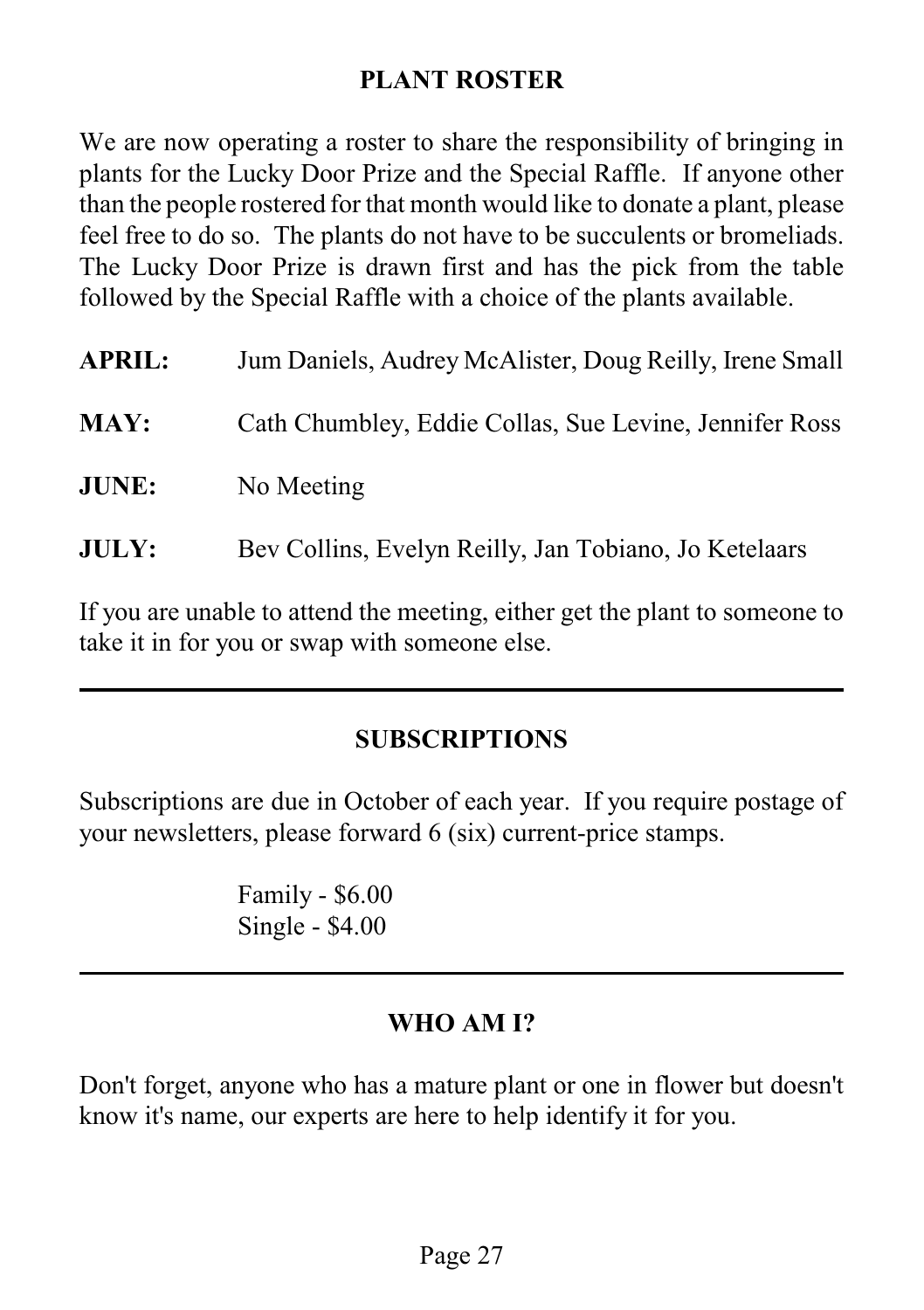# **LIBRARY BOOKS**

Library books are available on loan for one (1) month only. Please return them so someone else can take the book out.

The list of some of the books available for loan are as follows:

Journal of BSI 1981 - 1993

#### **BROMELIADS:**

Bromeliads - The BSI Bromeliads - Werner Rauh (2 copies) Bromeliads - Walter Richter Bromeliads for Modern Living Bromeliads for Everyone - Bea Hanson The Colourful Bromeliads - Victoria Padilla Tillandsias - Paul Isley The Bromeliad Lexicon - Werner Rauh Bromeliaceaes of Venezuela Bromeliads - Victoria Padilla In Search of Flowers of the Amazon Forest - Margaret Mee Handbook for Judges and Exhibitors - BSI, 1982

# **CACTUS AND SUCCULENTS**

Cactus and Succulents - Sunset Succulents and Cactus - Sunset Cacti and other Succulents Vol 1-6 - Edgar Lamb (2 copies Vol 5) Cacti for the Amateur - Abbey Garden Press The Book of Cacti and other Succulents - Claude Chidamian Cacti and Succulents - E.E. Kemp Cacti and Succulents for Modern Living Cacti - Sir Oliver Leese The Stapelieae, Vols 1, 2 and 3

Photo Album of members' donations.